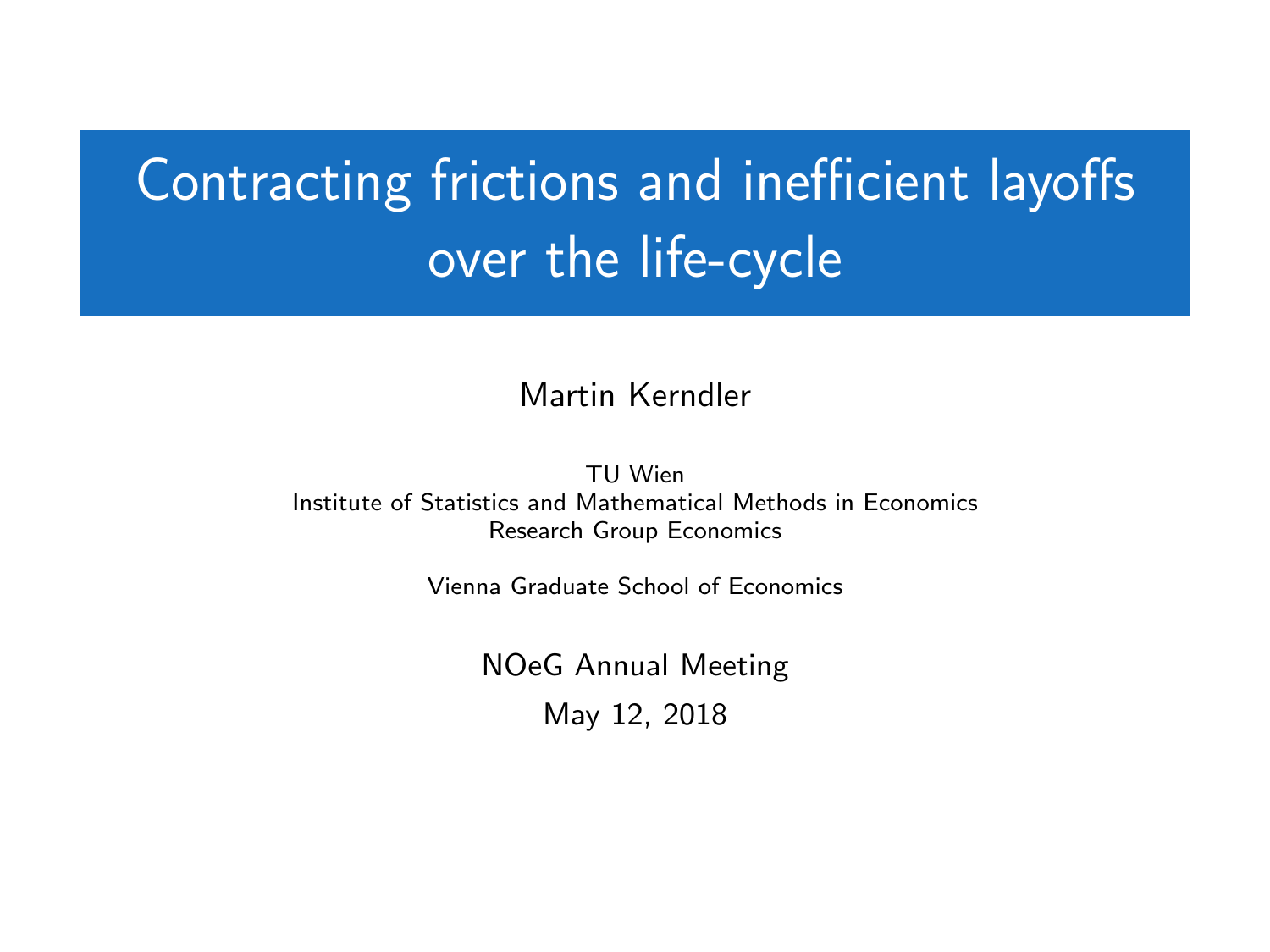#### **Motivation**

- <span id="page-1-0"></span>[OECD Employment Outlook 2013:](#page-19-0) the economic consequences of a job loss vary by age
	- older workers (age 55-64) are more likely to be dismissed during a mass layoff event than prime-age workers (age 35-44)
	- older workers are 35–70% less likely to be re-employed after one year
	- $\blacksquare$  a large part instead exits the labor force (LTU, early retirement)
- $\blacksquare$  due to poor re-employment opportunities, losing a job in old age can be very costly for the individual, aggregate output and welfare systems
- policies typically concentrate on the hiring margin: incentivize companies to hire elderly unemployed (OECD, 2006; Konle-Seidl 2017)
- $\blacksquare$  however, it is not clear that the separation margin is working efficiently either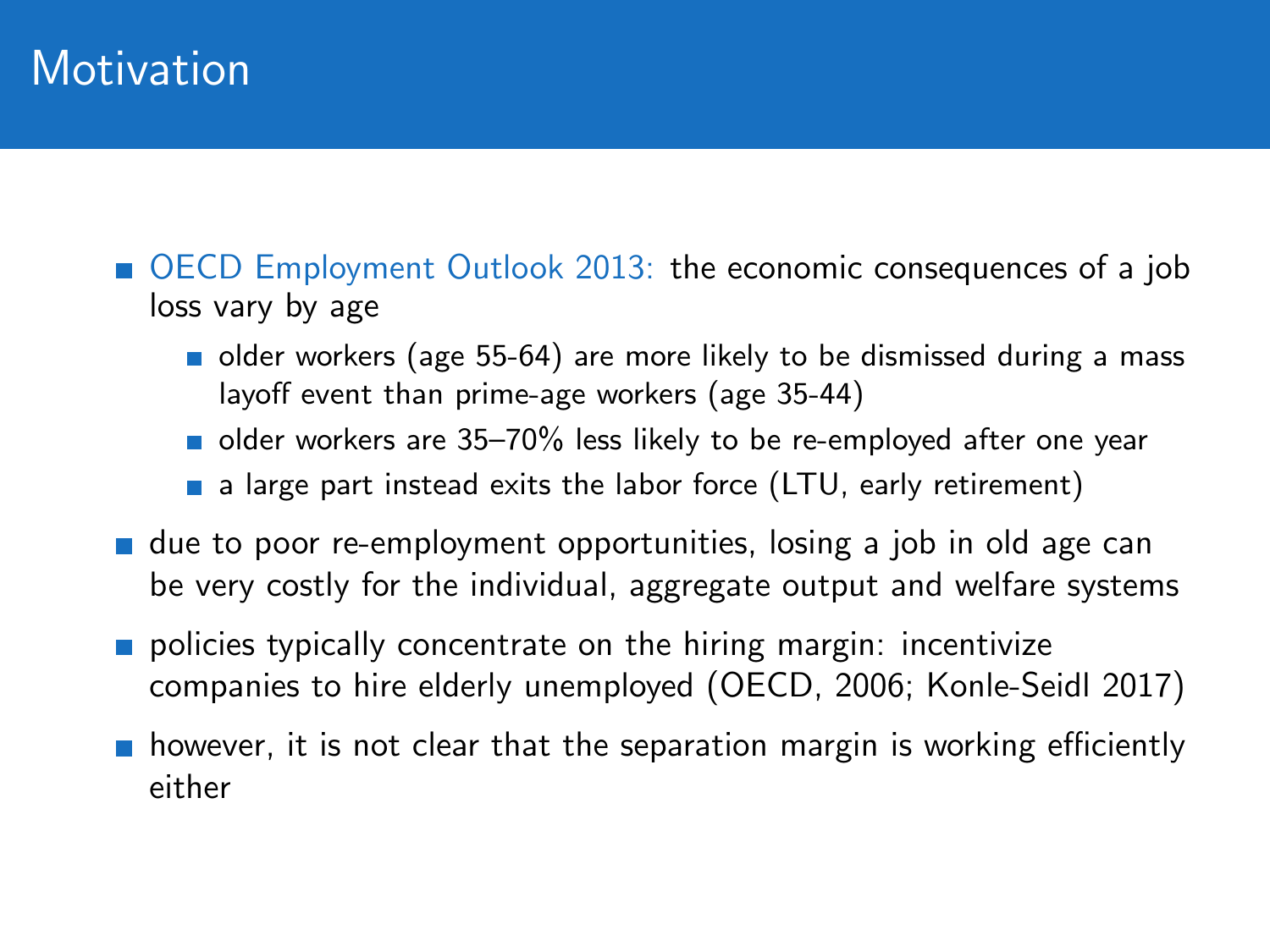## Efficiency of separations

<span id="page-2-0"></span> $\blacksquare$  in the workhorse models of labor economics separations are either exogenous or bilaterally efficient (Mortensen and Pissarides, 1999)

#### DEFINITION: bilateral efficiency

the firm–worker match is continued if and only if there is a wage such that both worker and firm are better off staying in the match

- $\Rightarrow$  the date of job loss only depends on match productivity and worker's outside option, but not on the wage contract itself
	- **Fimmel et al.** (JPubE forthcoming) suggest this does not hold for older workers: steeper wage–tenure profiles cause earlier job loss
	- $\blacksquare$  a likely reason is some friction that disentangles wages and productivity (contracting friction)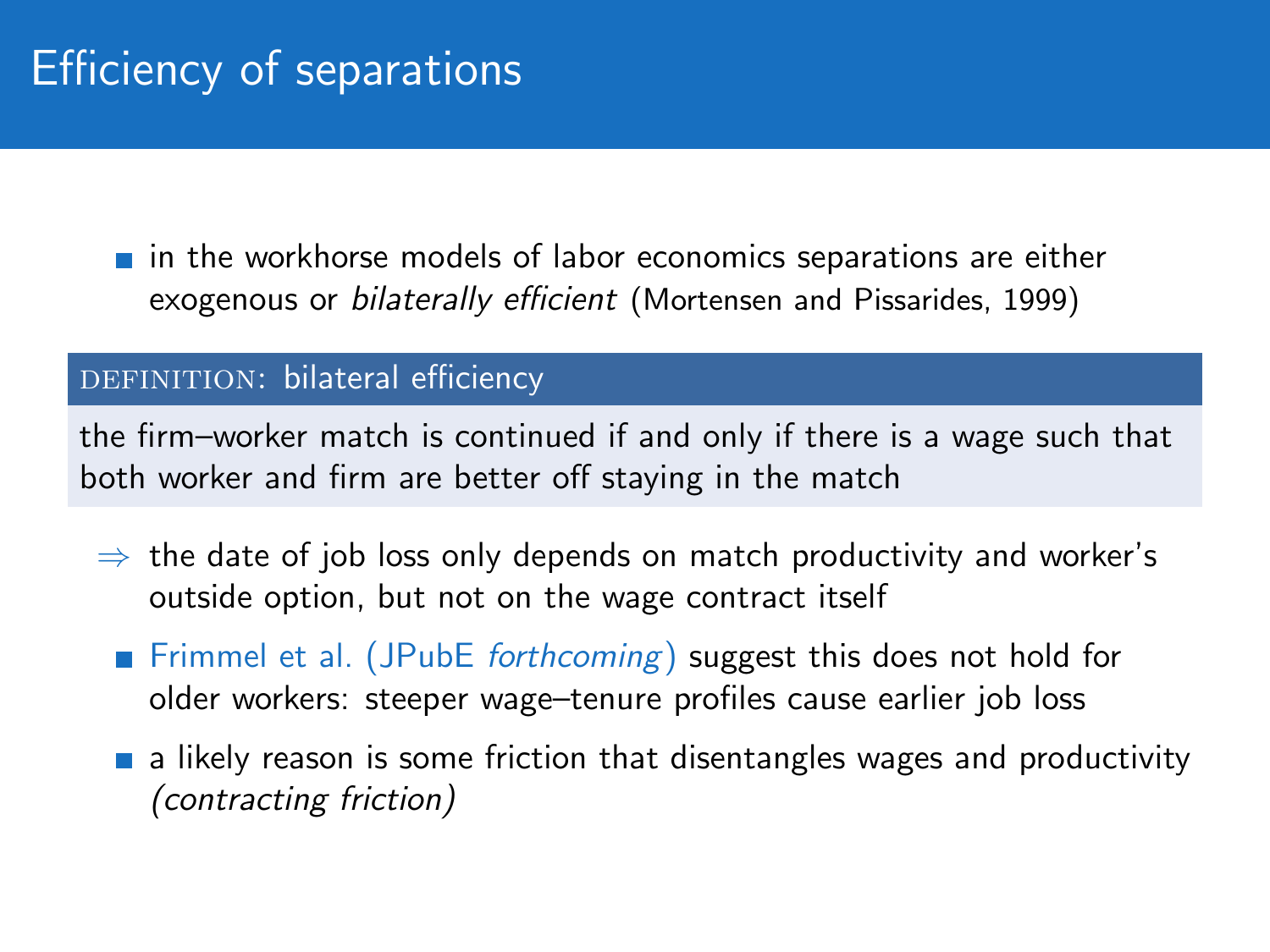impose a contracting friction in an otherwise standard life-cycle search and matching model

- **1** what are the micro effects of the friction on contracted wages, job-finding and layoff probabilities for different age groups?
- 2 what are the macro effects of the friction in terms of employment, output, and welfare?
- 3 how does the friction interact with public policies?
	- $\blacksquare$  reform to the early retirement system
	- $\blacksquare$  identify labor market reforms that counteract the friction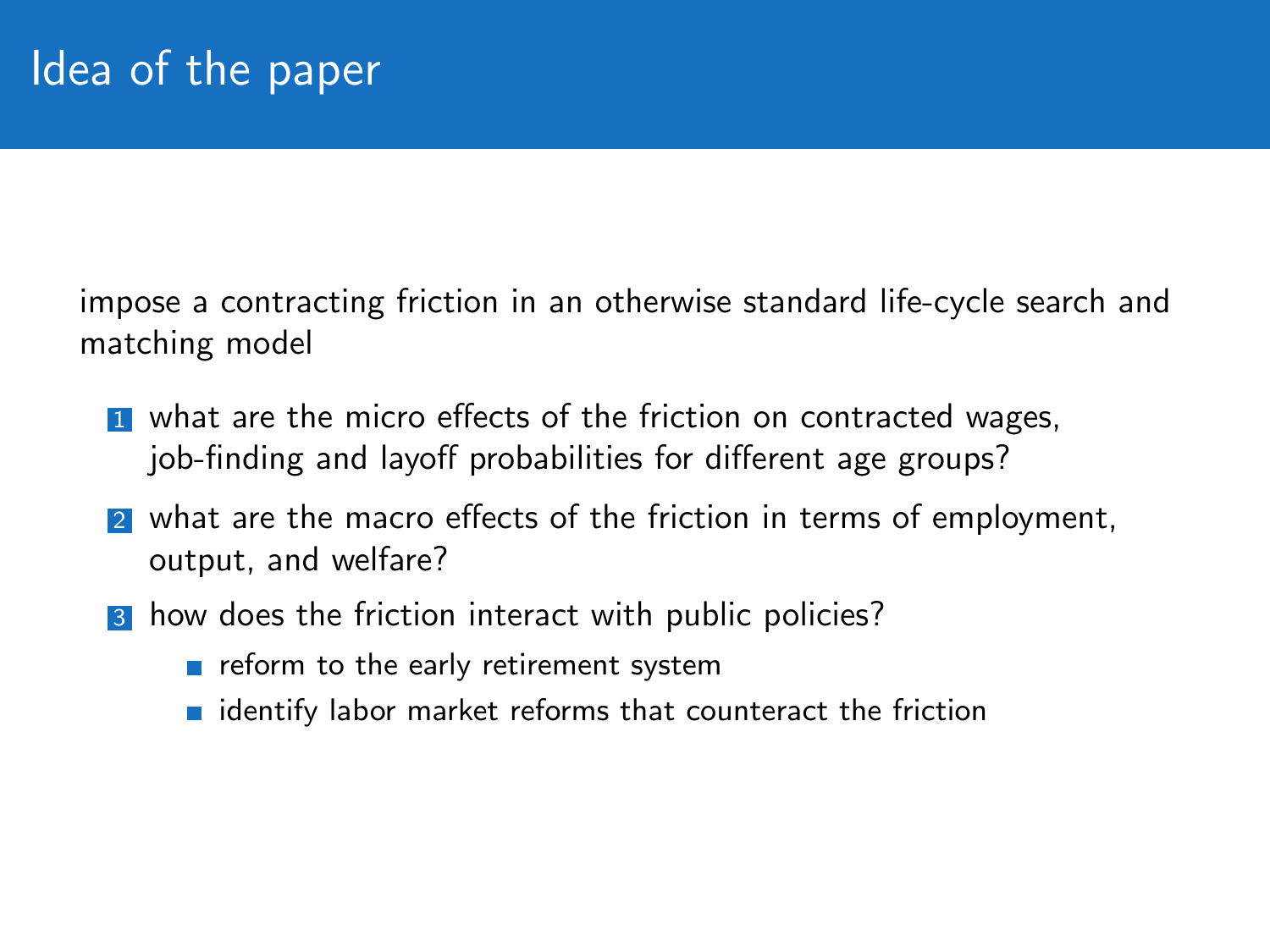### Related literature

 $\blacksquare$  search and matching frictions over the life cycle

Chéron, Hairault, Langot (2007, 2011, 2013); Jaag, Keuschnigg, Keuschnigg (2010); Bagger, Fontaine, Postel-Vinay, Robin (2014); Hairault, Langot, Zylberberg (2015); Jung, Kuhn (2016); Menzio, Telyukova, Visschers (2016)

- **bilaterally inefficient layoffs** 
	- institutional distortions: Dustmann and Schönberg (2009); Díez-Catalán and Villanueva (2015); Guimarães, Martins, Portugal (2017)
	- market failures: Lazear (1979); Hashimoto (1981); Hall and Lazear (1984); Ramey and Watson (1997); Weiss (1980)
	- **n** interaction of market failures and public policies: Winter-Ebmer (2003); Boeri, Garibaldi, Moen (2017)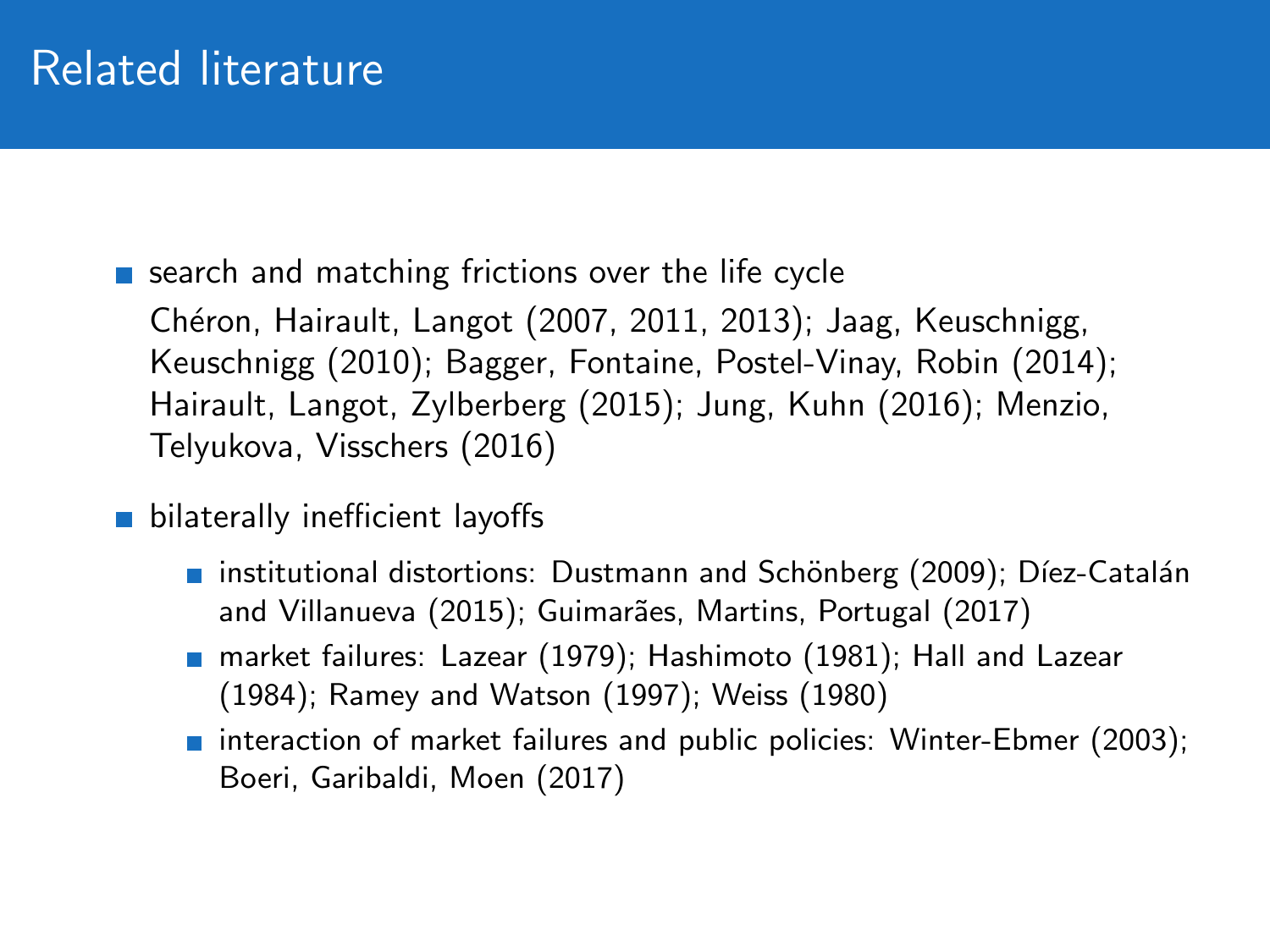- $\blacksquare$  assume that some market failure implies the following restriction on private wage contracts:
	- **1** wages can depend on age but not on productivity,
	- 2 no possibility to renegotiate wages
- Hall and Lazear (JOLE, 1984); Alvarez and Veracierto (JME, 2001); Boeri, Garibaldi, Moen (JPubE, 2017)
- **E** can be motivated by asymmetric information about match productivity, but also by worker motivation or fairness considerations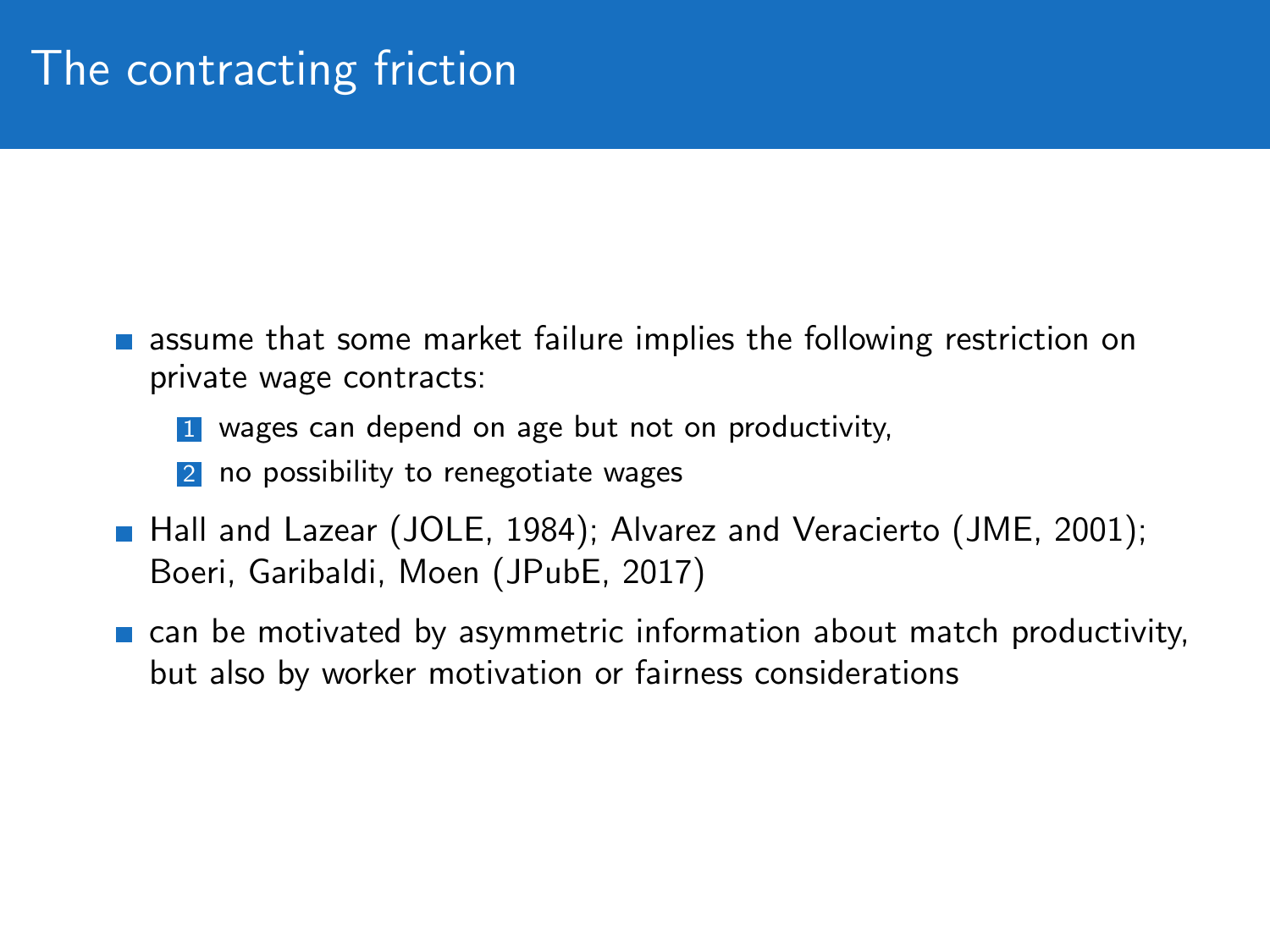#### Model setup – general

- overlapping generations model
- **time is discrete:**  $t = 0, 1, 2, \ldots$
- each period a mass 1 of identical, risk averse individuals is born
- **E** every individual lives through two stages of life: prime working age  $(m)$ and old working age  $(o)$ 
	- stochastic aging: individuals age with probability  $\pi_a, a \in \{m, o\}$
	- for the sake of exposition, assume  $\pi_a = 1$  in the theory presented here
- $\blacksquare$  in each period t an individual is either employed or unemployed
	- unemployed workers receive income  $b_a = z_a + g_a$ ,  $a \in \{m, o\}$
	- $z_a$  is value of leisure/home production,  $q_a$  is government transfer financed through lump sum taxes  $\tau$
	- **E** employed workers receive wage according to contract  $\omega_a$ ,  $a \in \{m, o\}$
- cannot accumulate savings, hand-to-mouth consumers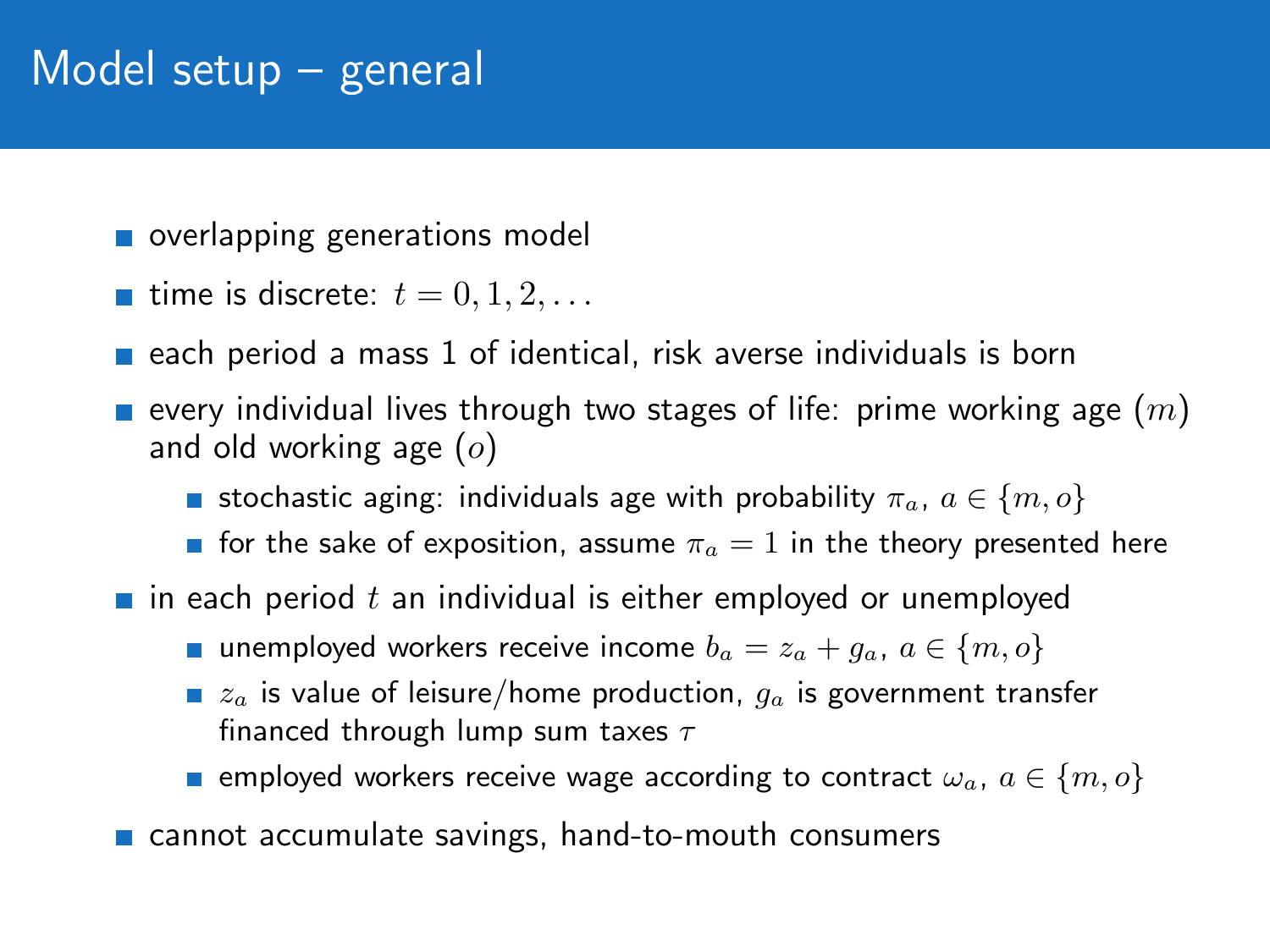#### Model setup – search and matching



- **s** separate labor markets for prime-age  $(m)$  and old job seekers  $(o)$
- firms can enter freely into each market
- **■** in market  $a \in \{m, o\}$ , firms can post a wage contract  $\omega_a$  at cost  $c > 0$
- workers costlessly observe wage offers and decide to which  $\omega_a$  to apply
- **A** Acemoglu and Shimer (1999): the directed search equilibrium can be characterized as the solution to a simple maximization problem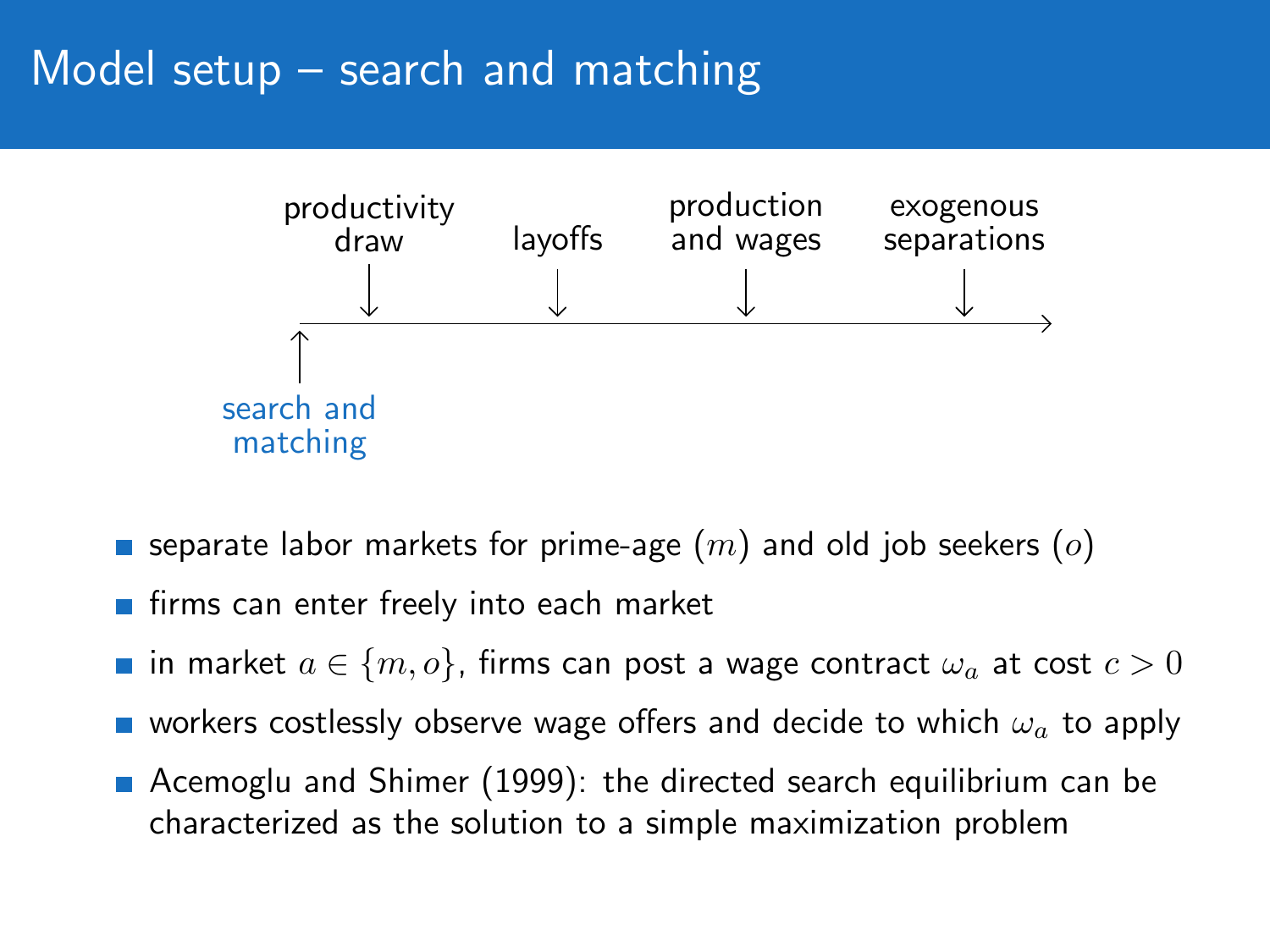### Model setup – productivity and layoffs



- **n** productivity draws are i.i.d. and emerge from a cdf  $F_a$ ,  $a \in \{m, s, o\}$ [distributional assumptions](#page-21-0)
- **a** a layoff occurs if and only if realized firm surplus is negative, which is equivalent to  $y < \underline{y}_{a}(\omega_{a})$
- threshold productivity  $\underline{y}_a(\omega_a) =$  current wage cont. value
- $\Rightarrow$  endogenous layoff probability  $=F_a\big(\underline{y}_a(\omega_a)\big)$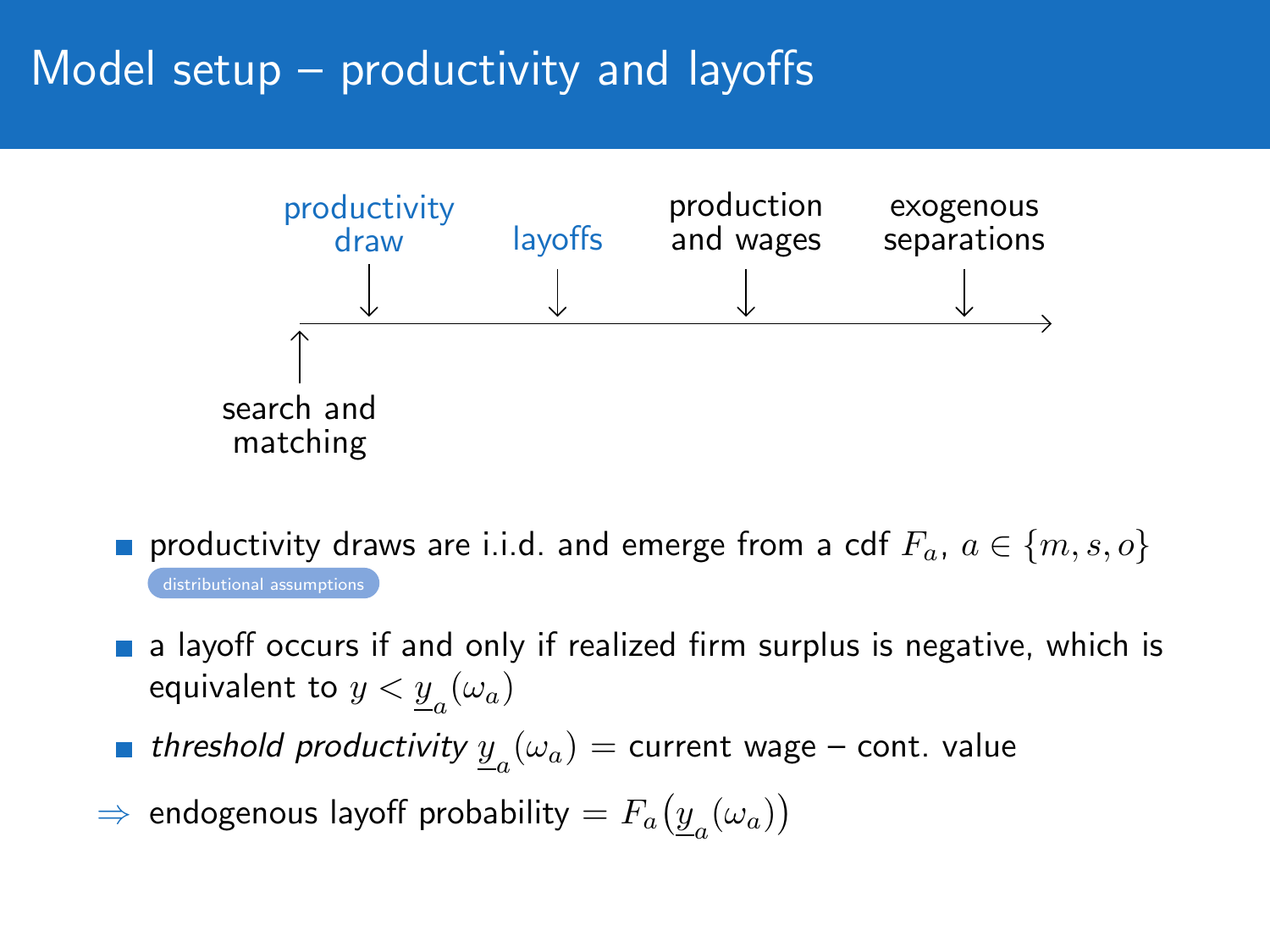#### Model setup – wages

<span id="page-9-0"></span>

- **u** wages are paid according to the prevailing wage contract:  $\omega_m = (w_m, w_s)$  or  $\omega_o = (w_o)$
- with contracting friction:  $w_a \in \mathbb{R}$ ,  $a \in \{m, s, o\}$
- **■** counterfactual: state-contingent wages,  $w_a : \mathbb{R} \to \mathbb{R}$  (measurable)

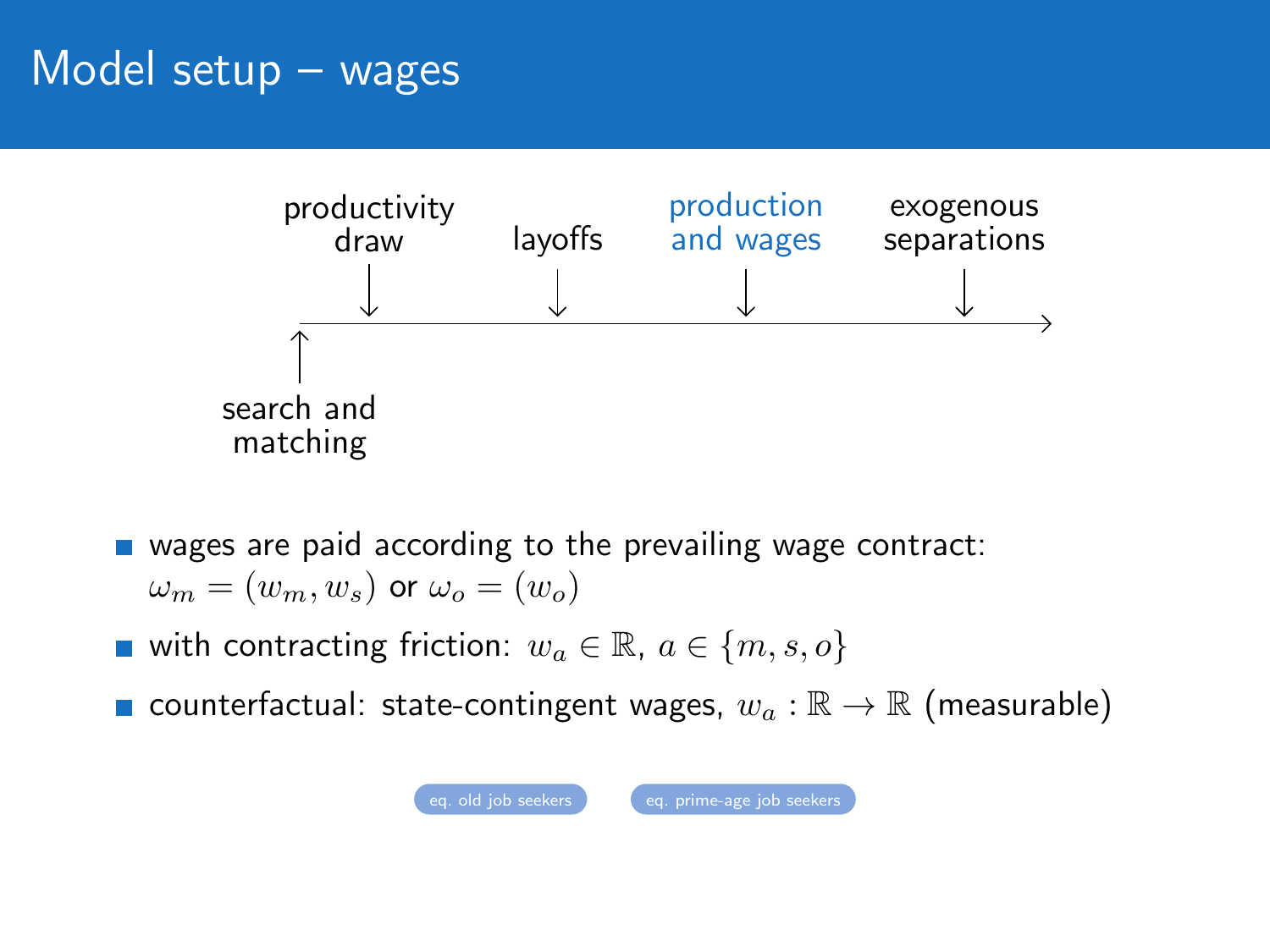# The effect of the friction (1)

#### <span id="page-10-0"></span>I. Rent Sharing

define expected joint match surplus as  $\mathbb{E} S_a(\omega_a)=\frac{\mathbb{E} W_a^+(\omega_a)}{u'(w_a-\tau)}+\mathbb{E} J_a^+(\omega_a)$ **Example 1 contribution** surplus sharing without the friction: [value functions](#page-25-0)

$$
u'(w_a^{\bullet}-\tau)=\frac{1-\gamma}{\gamma}\frac{\mathbb{E} W_a^+(\omega_a^{\bullet})}{\mathbb{E} J_a^+(\omega_a^{\bullet})}\quad\Rightarrow\quad \mathbb{E} J_a^+(\omega_a^{\bullet})=(1-\gamma)\mathbb{E} S_a(\omega_a^{\bullet})
$$

where  $\gamma$  is elasticity of the matching function,  $m(u,v) = A u^\gamma v^{1-\gamma}$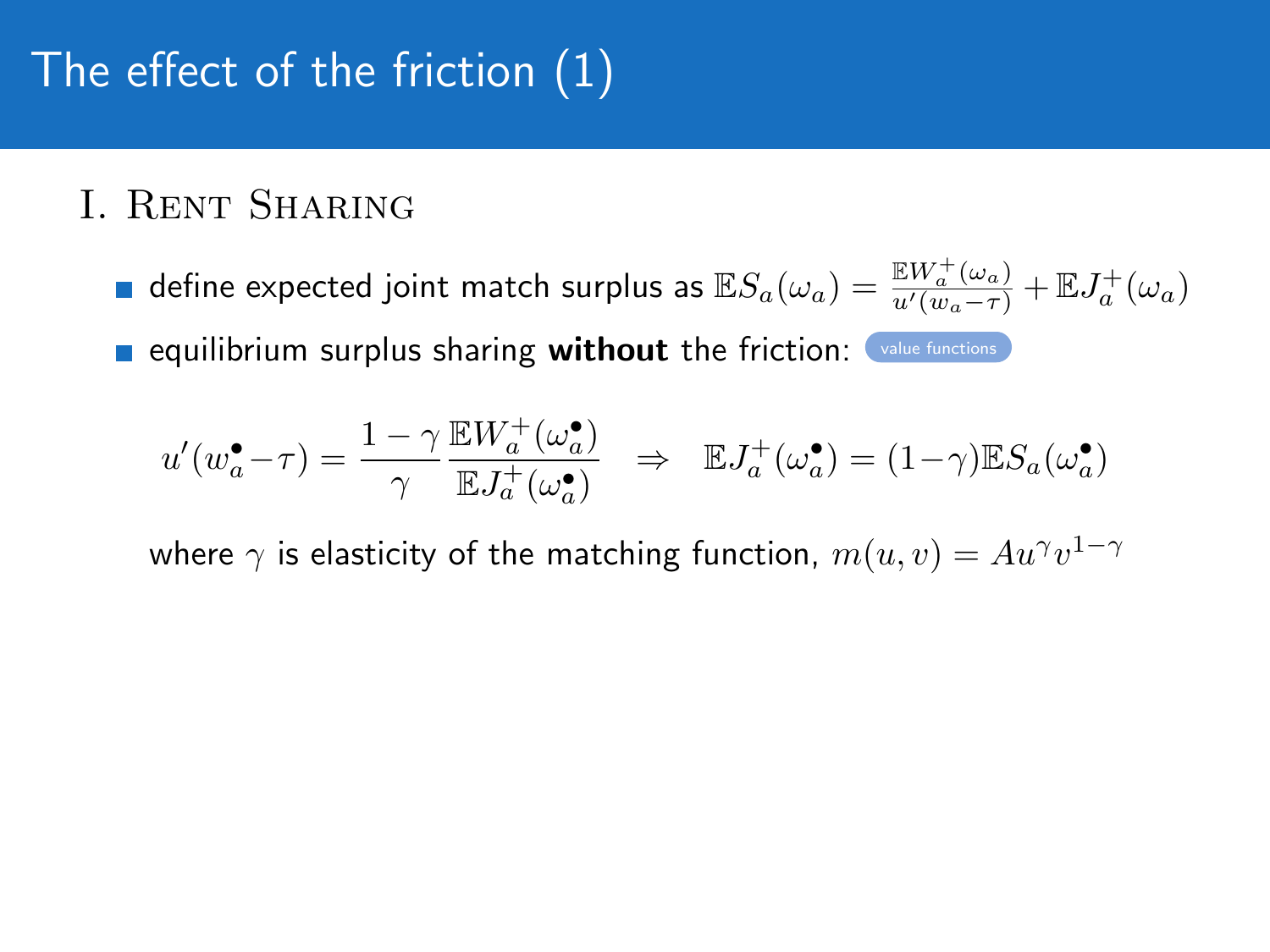## The effect of the friction (1)

#### I. Rent Sharing

define expected joint match surplus as  $\mathbb{E} S_a(\omega_a)=\frac{\mathbb{E} W_a^+(\omega_a)}{u'(w_a-\tau)}+\mathbb{E} J_a^+(\omega_a)$ **Example 1 contribution** surplus sharing without the friction: [value functions](#page-25-0)

$$
u'(w_a^{\bullet} - \tau) = \frac{1 - \gamma}{\gamma} \frac{\mathbb{E}W_a^+(\omega_a^{\bullet})}{\mathbb{E}J_a^+(\omega_a^{\bullet})} \Rightarrow \mathbb{E}J_a^+(\omega_a^{\bullet}) = (1 - \gamma)\mathbb{E}S_a(\omega_a^{\bullet})
$$

where  $\gamma$  is elasticity of the matching function,  $m(u,v) = A u^\gamma v^{1-\gamma}$ equilibrium surplus sharing with the friction:

$$
u'(w_a^* - \tau) = \frac{1 - \gamma}{\gamma} \frac{\mathbb{E} W_a^+(\omega_a^*)}{\mathbb{E} J_a^+(\omega_a^*)} + \underbrace{h_a(\underline{y}_a^*)W_a(\omega_a^*)}_{>0} \implies \mathbb{E} J_a^+(\omega_a^*) > (1 - \gamma)\mathbb{E} S_a(\omega_a^*)
$$

 $\Rightarrow$  because workers act against the layoff risk by lowering wages, the firm earns an additional rent (cf. Kennan [REStud, 2009])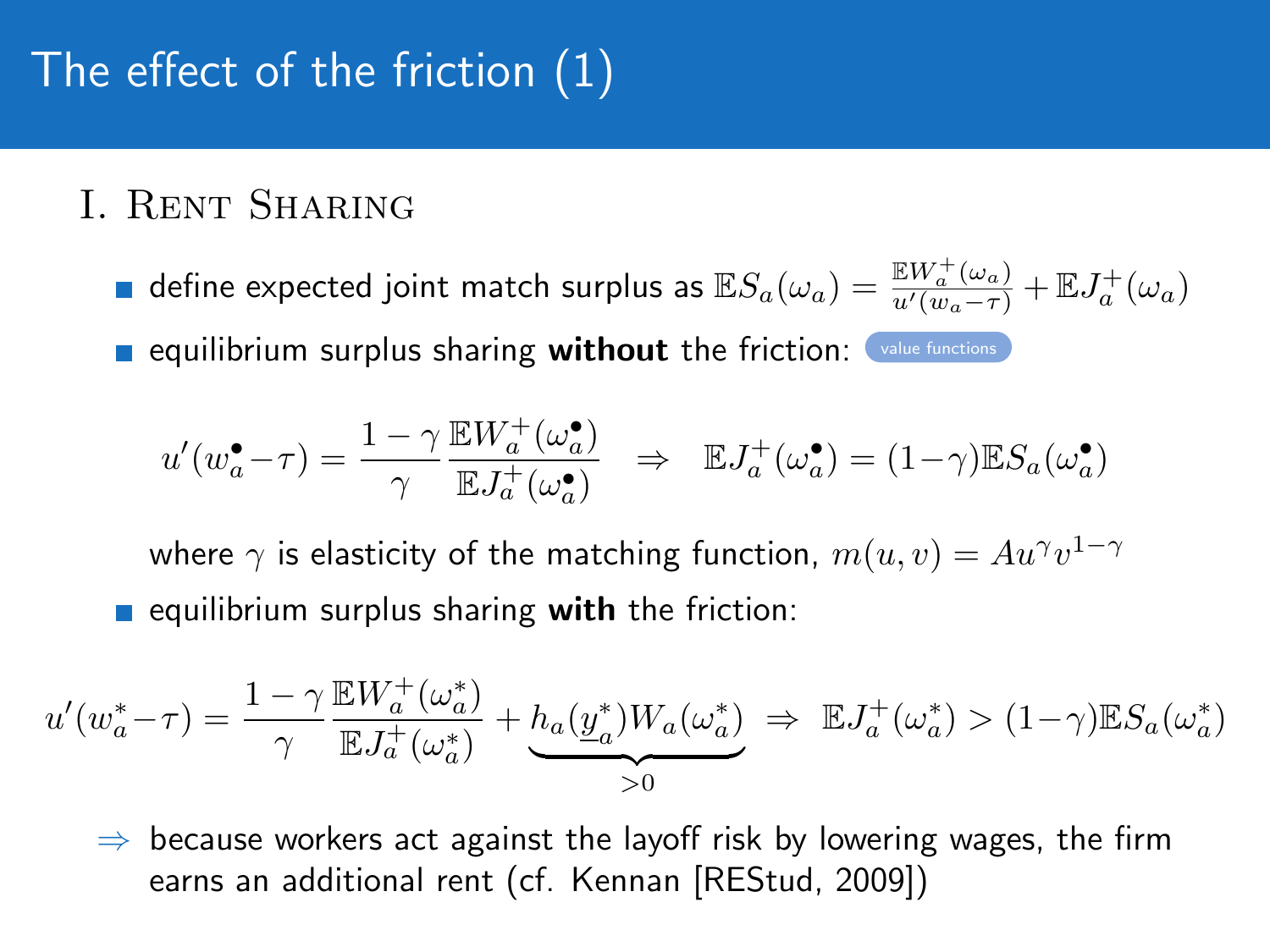## The effect of the friction (2)

#### <span id="page-12-0"></span>II. Firing and hiring

with the friction, a layoff occurs iff  $y < \underline{y}_{a}$  (threshold productivity)

$$
J_a(\omega_a; \underline{y}_a) = 0, \quad W_a(\omega_a; \underline{y}_a) > 0
$$

without the friction, a layoff occurs iff  $y < y^r_a$  (reservation productivity)

$$
J_a(\omega_a;y_a^r)=W_a(\omega_a;y_a^r)=0
$$

in equilibrium: Graphical illustration

the layoff probability is higher with the friction because  $y^*_{\alpha}$  $a^*$  >  $y_a^r$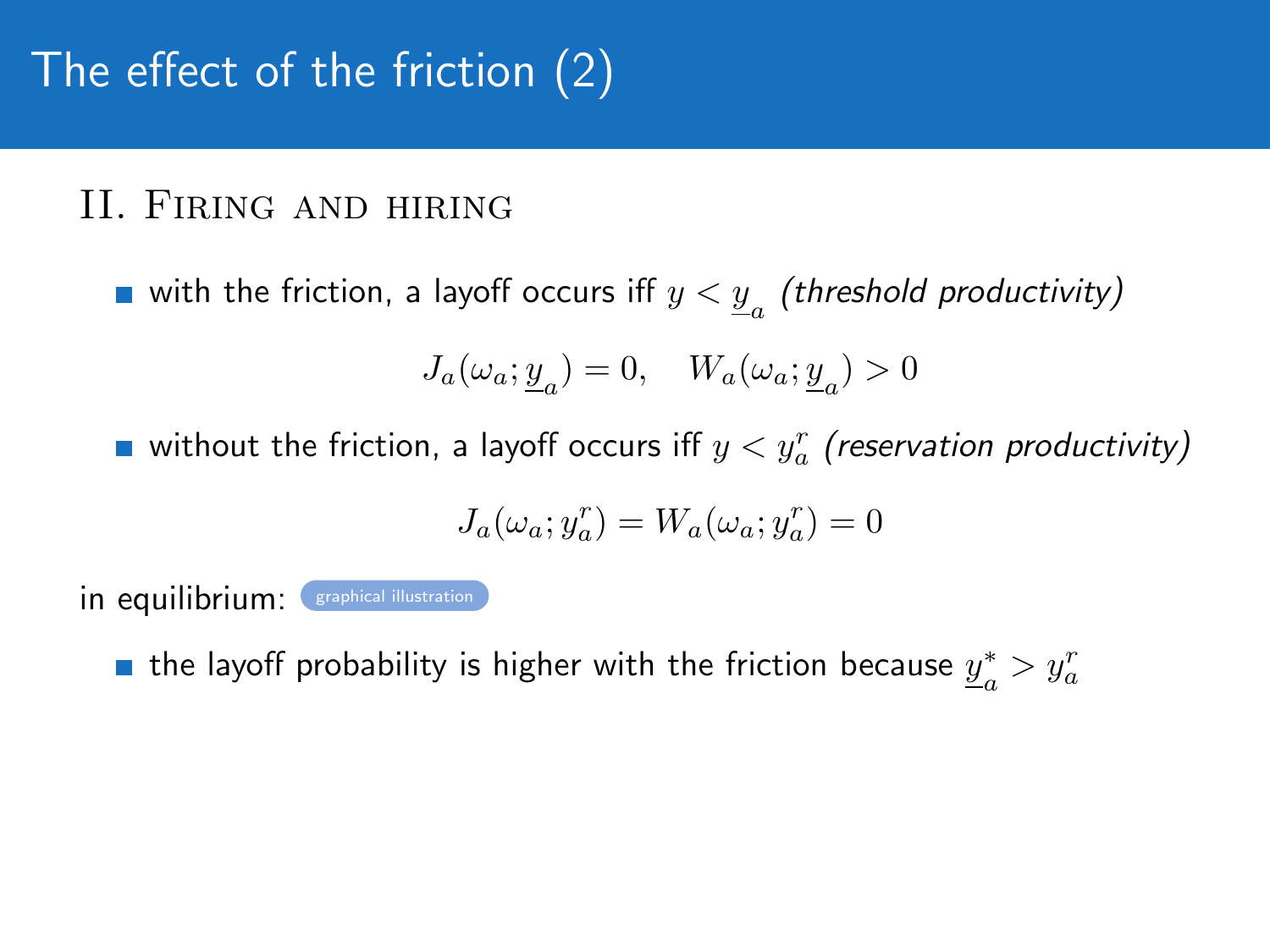## The effect of the friction (2)

#### II. Firing and hiring

with the friction, a layoff occurs iff  $y < \underline{y}_{a}$  (threshold productivity)

$$
J_a(\omega_a; \underline{y}_a) = 0, \quad W_a(\omega_a; \underline{y}_a) > 0
$$

without the friction, a layoff occurs iff  $y < y^r_a$  (reservation productivity)

$$
J_a(\omega_a;y_a^r)=W_a(\omega_a;y_a^r)=0
$$

in equilibrium: Graphical illustration

- the layoff probability is higher with the friction because  $y^*_{\alpha}$  $a^*$  >  $y_a^r$
- $\blacksquare$  the job-finding probability is higher with the friction because (a) firm surplus is zero for  $y\in [y^r_a, \underline{y}^*_a]$  and (b) eq. wages are lower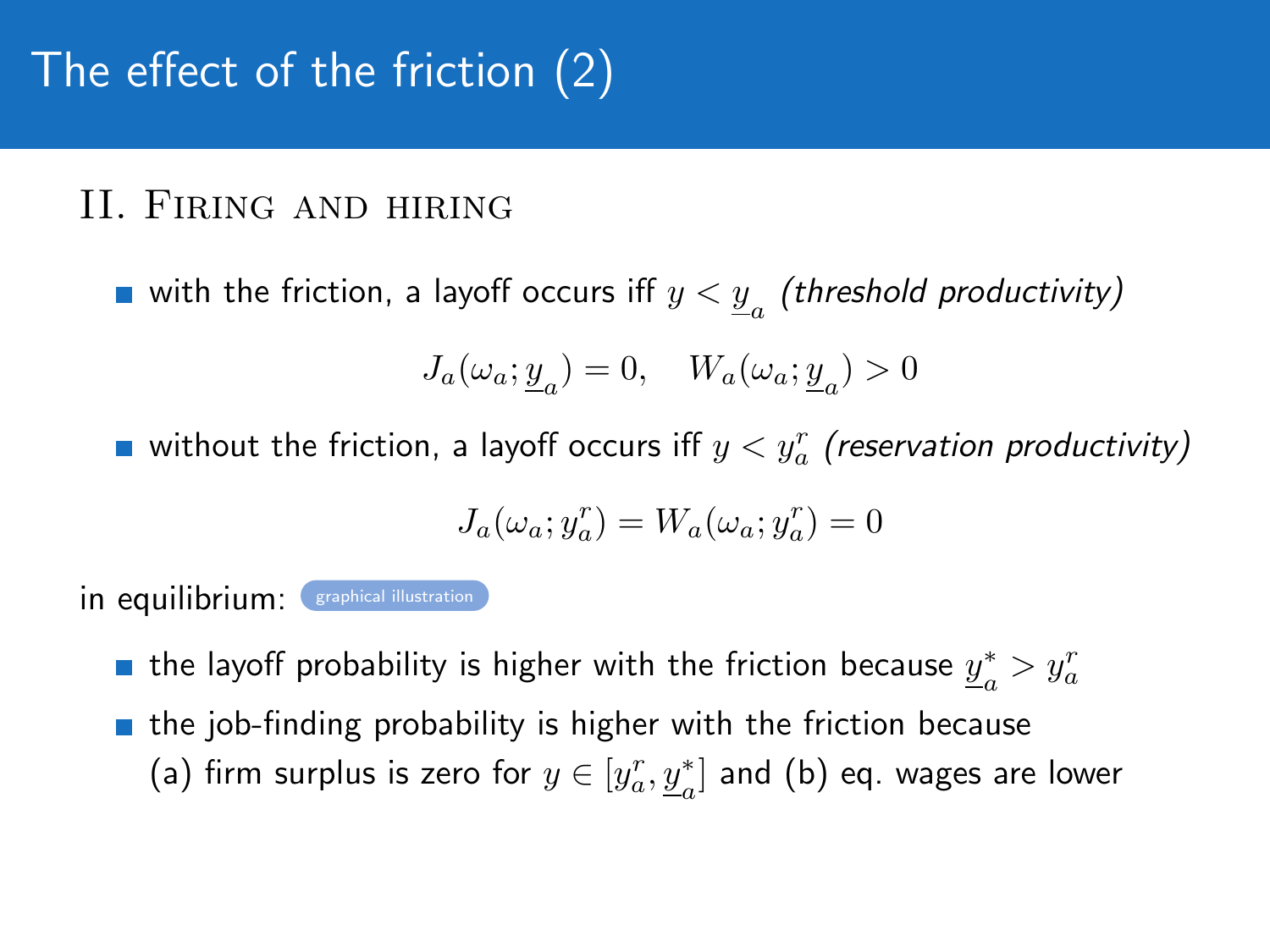## The effect of the friction (2)

#### II. Firing and hiring

with the friction, a layoff occurs iff  $y < \underline{y}_{a}$  (threshold productivity)

$$
J_a(\omega_a; \underline{y}_a) = 0, \quad W_a(\omega_a; \underline{y}_a) > 0
$$

without the friction, a layoff occurs iff  $y < y^r_a$  (reservation productivity)

$$
J_a(\omega_a;y_a^r)=W_a(\omega_a;y_a^r)=0
$$

in equilibrium: Graphical illustration

- the layoff probability is higher with the friction because  $y^*_{\alpha}$  $a^*$  >  $y_a^r$
- $\blacksquare$  the job-finding probability is higher with the friction because (a) firm surplus is zero for  $y\in [y^r_a, \underline{y}^*_a]$  and (b) eq. wages are lower
- $\Rightarrow$  friction has ambiguous net effect on employment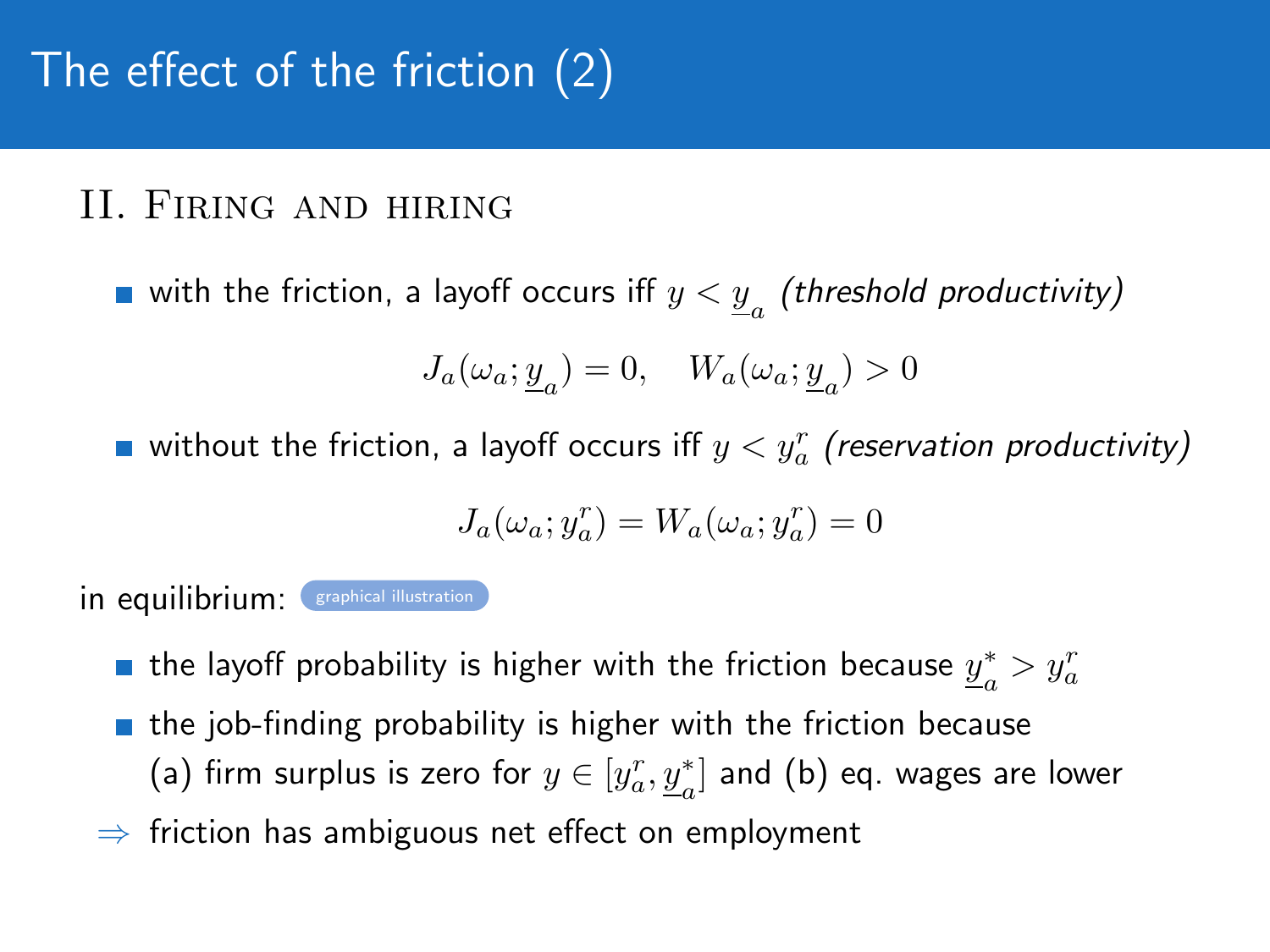# The effect of the friction (3)

#### <span id="page-15-0"></span>III. Employment and welfare

calibrate model to Austrian economy with the generous early retirement options of year 2000 (here incorporated into  $g_o$ )

- **prime age = age 25 to 54, old age = age 55 to 64**
- **Fi** friction reduces prime-age employment rate by  $1.1$ pp, old age employment rate by 2.7pp
	- $\blacksquare$  the negative effect on the layoff margin is increasing in age
	- $\blacksquare$  the positive effect on the hiring margin is decreasing in age
	- ⇒ steady state employment reduces more for the old
- **a** aggregate welfare loss equals  $2.9\%$  in consumption equivalents

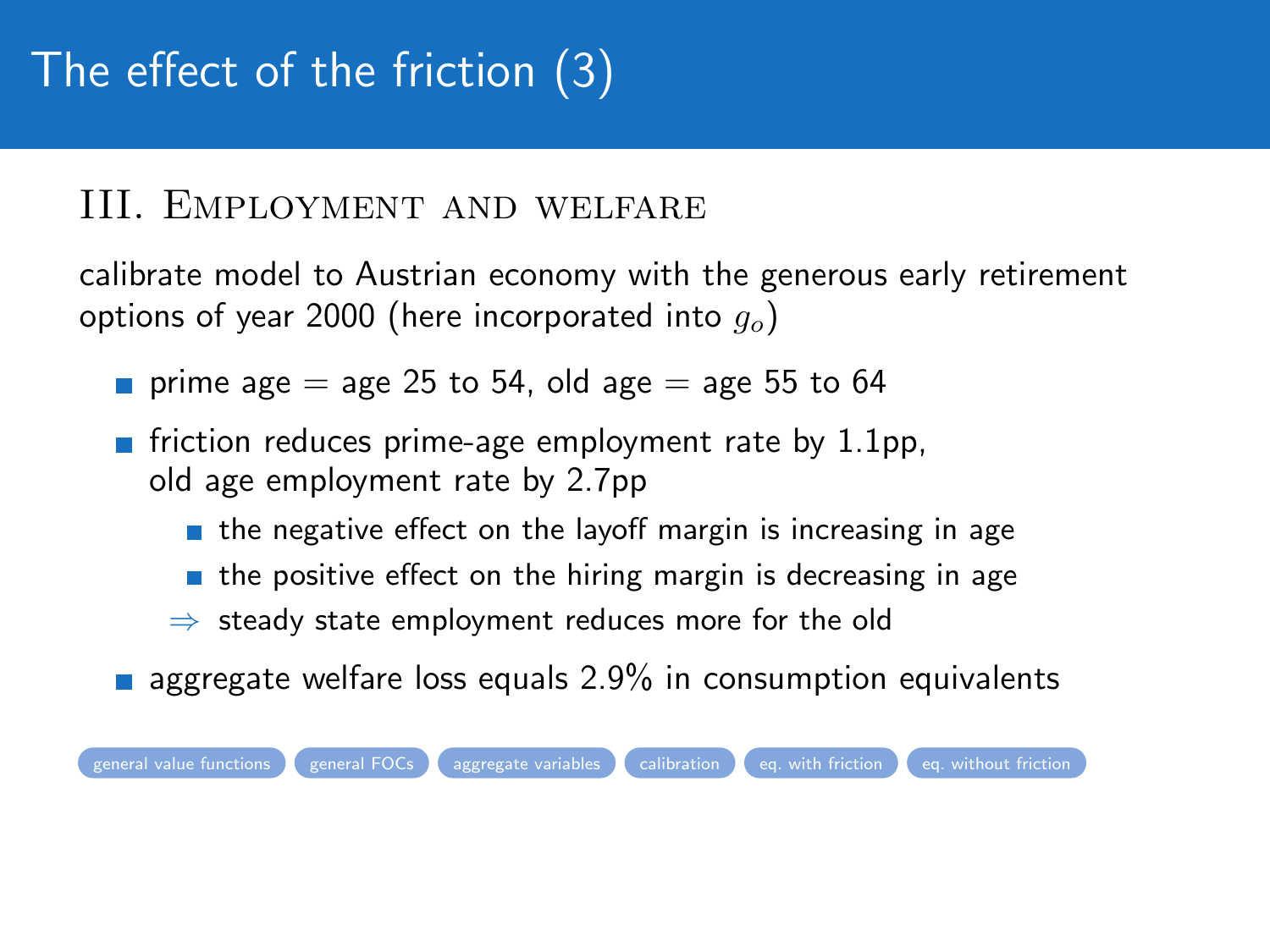# The effect of the friction (4)

#### <span id="page-16-0"></span>IV. Interaction with early retirement reforms

- **a** abolishing access to early retirement  $(g_o = g_m)$  has large employment and welfare effects [post-reform eq. with friction](#page-40-0)
	- $\blacksquare$  +11.8pp old age employment rate (36.6%  $\nearrow$  48.4%)
	- $+1.9\%$  welfare in consumption equivalents
- **Exains would be even higher without the friction** [post-reform eq. w/o friction](#page-41-0)  $\left| \right|$  [figure](#page-42-0)
	- **15%** of potential gain in old age employment foregone due to friction
	- $\blacksquare$  10% of potential gain in aggregate welfare foregone
- $\Rightarrow$  presence of contracting friction reduces effectiveness of ER reforms
- $\Rightarrow$  complementary labor market reforms are necessary to unleash full potential, e.g. severance pay or training programs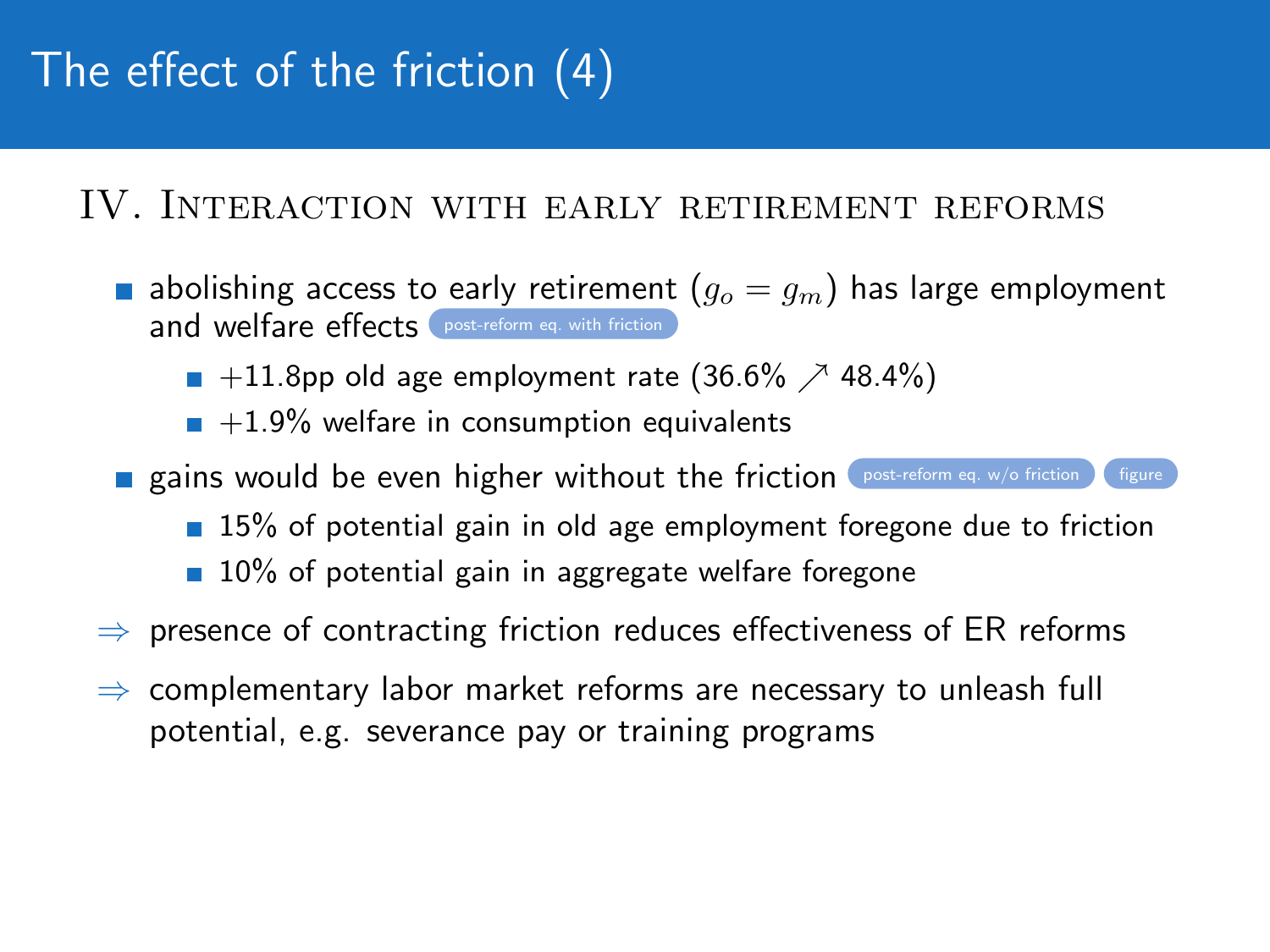### Conclusion

- **a** analyze an overlapping generations search and matching model with a contracting friction
- **n** theoretical findings:
	- $\blacksquare$  rational workers give up wage income for job security
	- **■** layoff rates and job-finding rates higher under the friction  $\Rightarrow$  ambiguous effect on employment
- numerical findings:
	- **Fiction particularly reduces employment during old age, and may lead** to sizable welfare loss
	- **F** friction reduces the effectiveness of early retirement reforms on employment and welfare
	- such reforms should be accompanied by measures that increase firms' willingness to keep older workers employed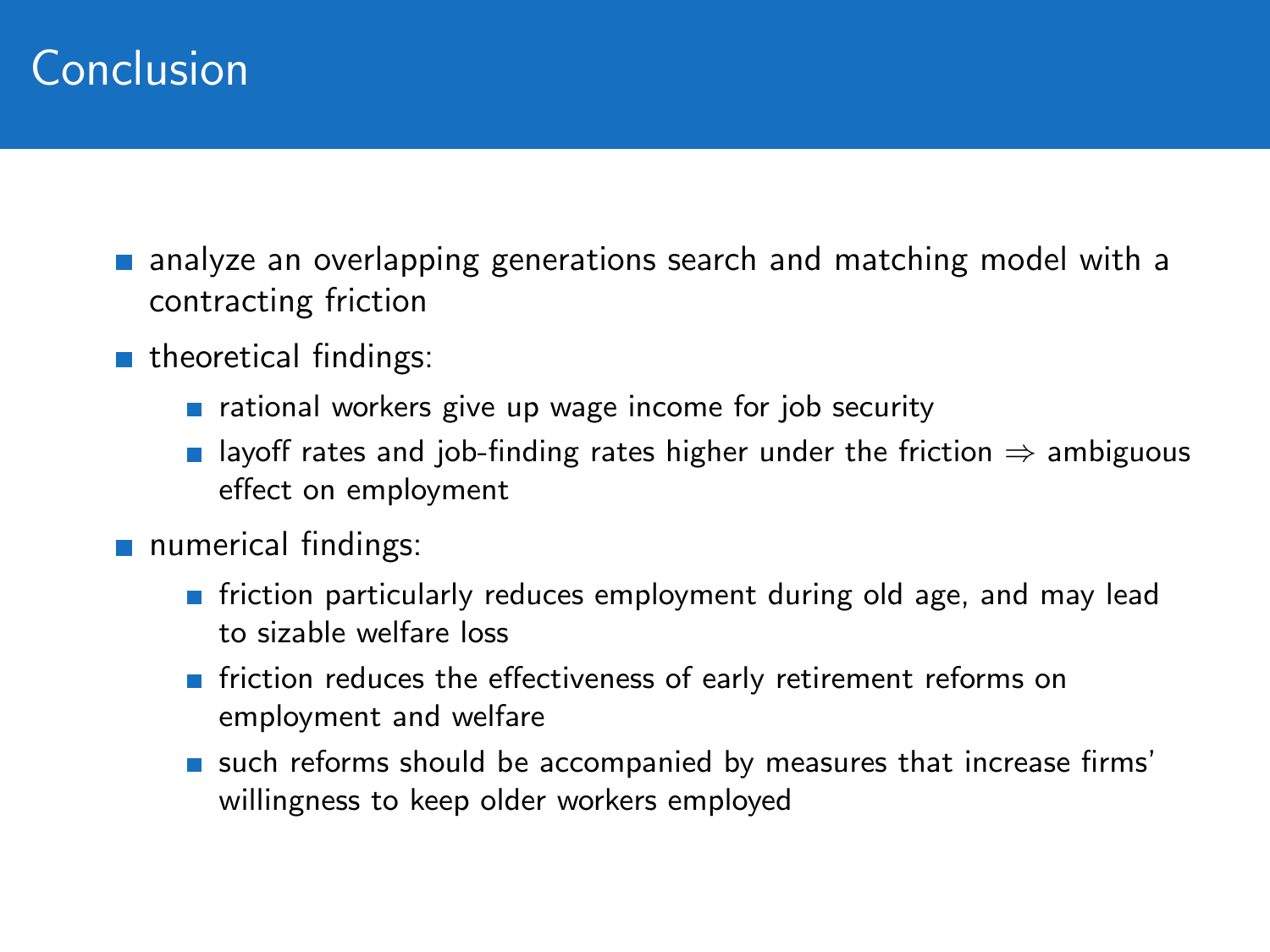# <span id="page-18-0"></span>Part II

# [Appendix](#page-18-0)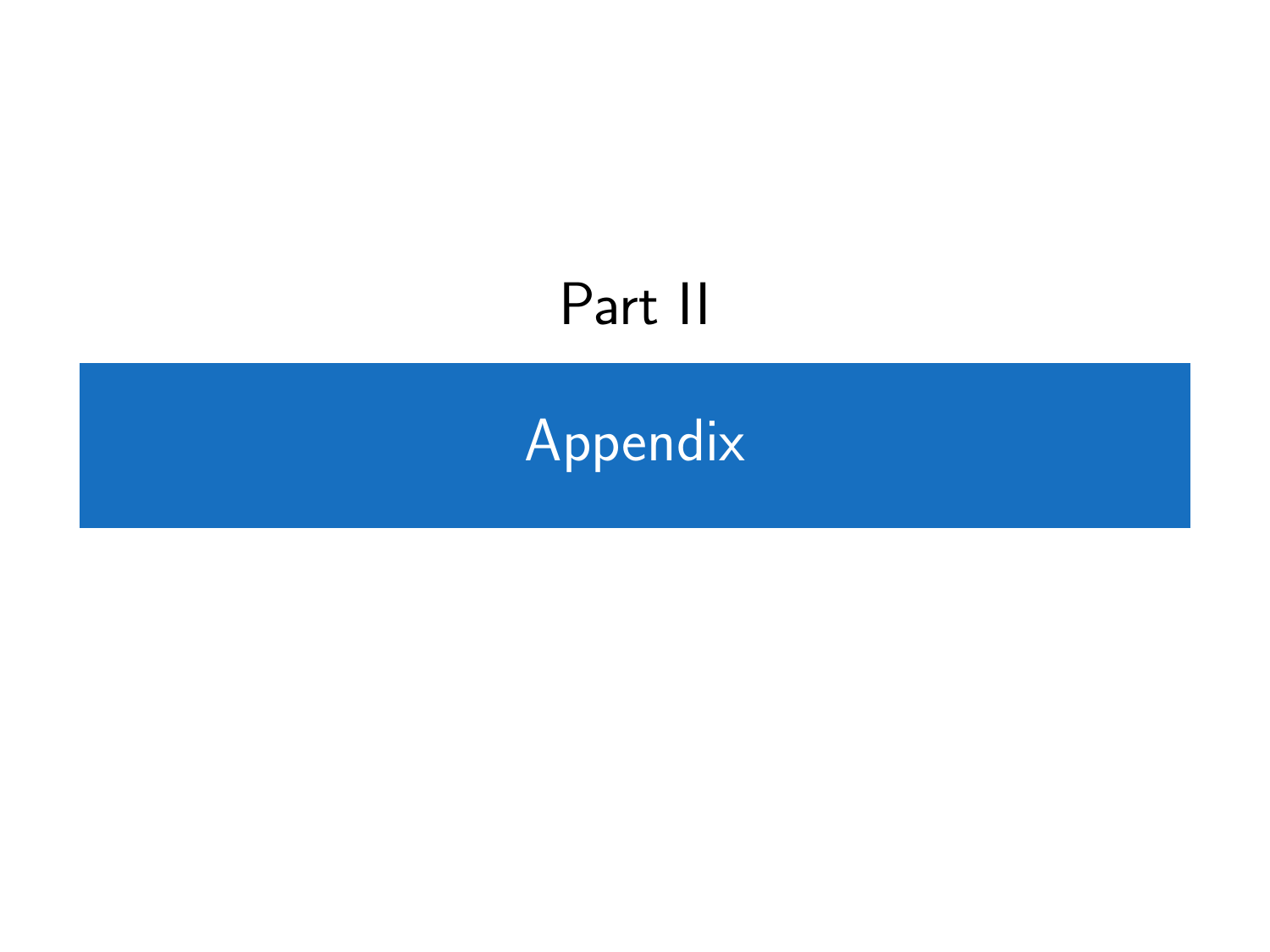<span id="page-19-0"></span>

|                         |            | Relative<br>displacement         | Relative     |              | % of displaced workers out of<br>labor force within one year of |
|-------------------------|------------|----------------------------------|--------------|--------------|-----------------------------------------------------------------|
|                         |            | rate                             | re-emp. rate | displacement |                                                                 |
|                         | country    | ratio 55-64 years to 35-44 years |              | 35-44 years  | 55-64 years                                                     |
|                         | <b>AUS</b> | 1.27                             | 0.65         | 53.2         | 74.1                                                            |
| disp.                   | CAN        | 0.97                             | 0.78         | 34.5         | 57.5                                                            |
|                         | <b>FRA</b> | 1.83                             | 0.26         | 22.4         | 78.9                                                            |
|                         | JAP        | 1.53                             | 0.68         | 16.6         | 35.7                                                            |
|                         | <b>KOR</b> | 1.30                             | 0.50         | 51.3         | 68.1                                                            |
| Self-defined            | <b>NEZ</b> | 1.12                             | 0.94         |              |                                                                 |
|                         | <b>RUS</b> | 1.63                             | 0.84         | 52.7         | 89.4                                                            |
| disp<br>Firm-identified | <b>DEN</b> | 0.94                             | 0.66         |              |                                                                 |
|                         | <b>FIN</b> | 0.96                             | 0.77         |              |                                                                 |
|                         | <b>GER</b> | 1.23                             | 0.36         |              |                                                                 |
|                         | <b>POR</b> | 1.09                             | 0.52         |              |                                                                 |
|                         | <b>SWE</b> | 0.66                             | 0.87         |              |                                                                 |
|                         | UK         | 1.15                             | 0.69         |              |                                                                 |
|                         | US         | 0.93                             | 0.88         | 22.5         | 35.0                                                            |

Table: Selected characteristics from OECD (2013)

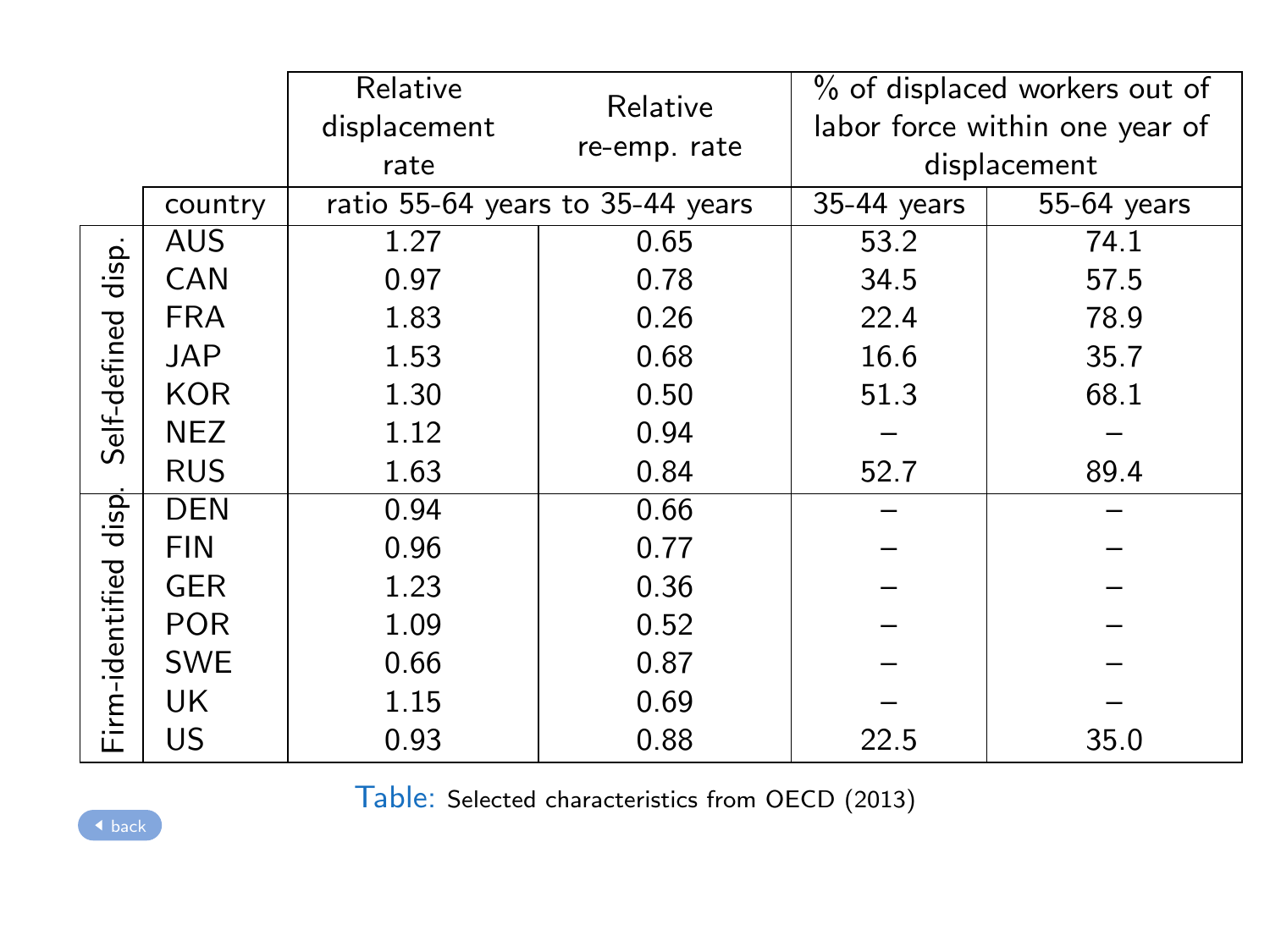### Empirical motivation

<span id="page-20-0"></span>Frimmel, Horvath, Schnalzenberger, Winter-Ebmer: Seniority Wages and the Role of Firms in Retirement Decisions (JPubE, fortcoming)

- Austrian social security data, male workers aged 57 to 65
- $\blacksquare$  focus on age at which workers exit the last job before retirement
- $\blacksquare$  job exit age varies substantially between relatively similar firms
- **n** control for various worker characteristics (fixed effect, social security wealth, social insurance months, tenure, experience, sickness days, ...) and firm characteristics (fixed effect, industry, region, firm size)
- **a** account for unobserved age-productivity profile by analyzing deviations from the industry average
- use local prime-age unemployment rate 10 years before job exit as instrument for the firm-level seniority wage gradient
- $\blacksquare$  a one-standard deviation increase in the wage gradient causes a 5–6 months earlier job exit from the last job

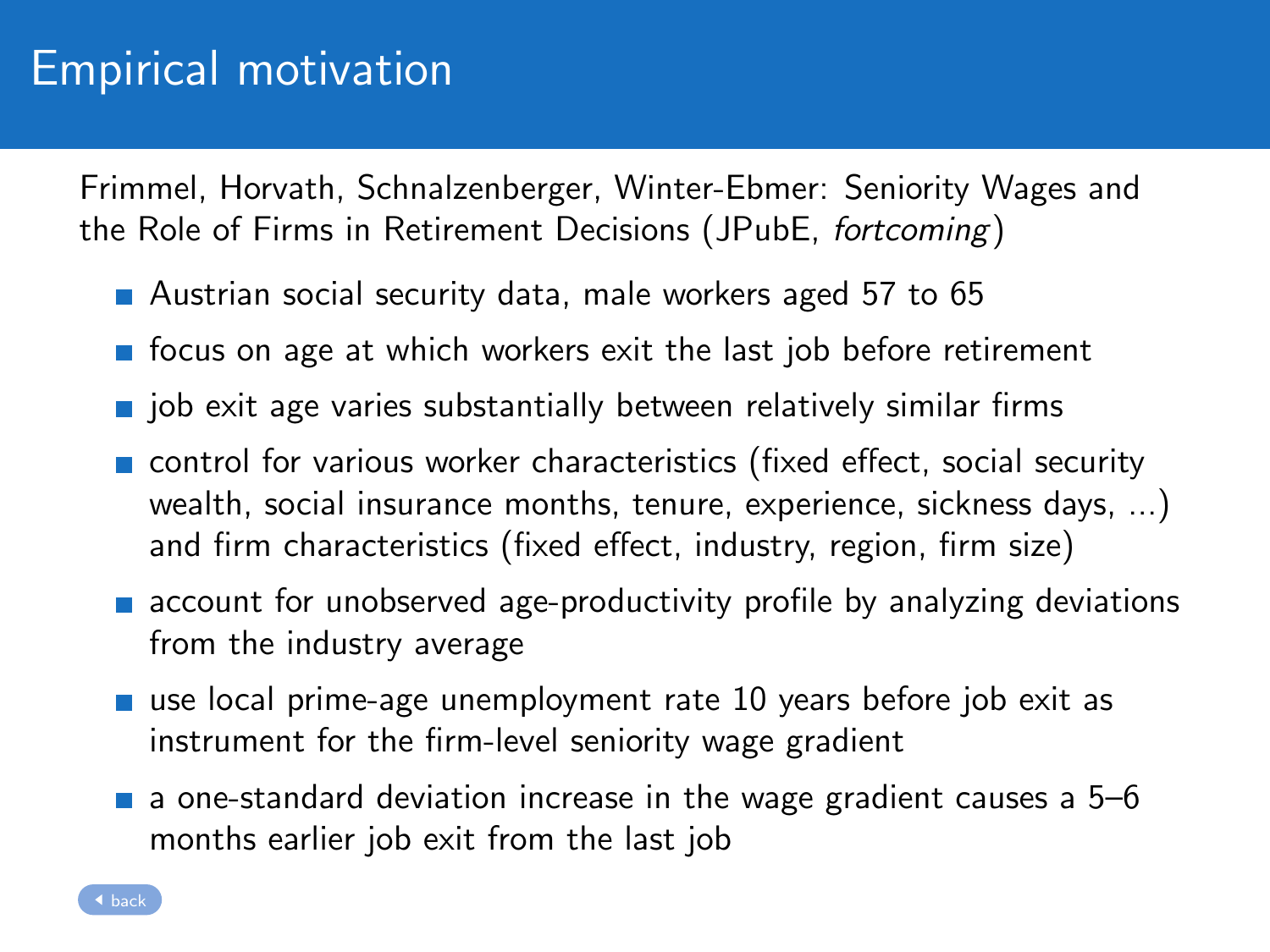<span id="page-21-0"></span>**there exists a random variable Z with cdf F such that for all**  $a \in \{m, s, o\}$ :

$$
F_a(y) = F(\frac{y - \mu_a}{s_a})
$$

where  $\mu_a \in \mathbb{R}$ ,  $s_a > 0$ 

- F is twice continuously differentiable and  $\text{supp}(Z) = \mathbb{R}$
- $\blacksquare$  0  $\leq$  EZ  $< \infty$
- the hazard rate  $h:=f/(1-F)$  is strictly increasing, while  $h'/h$  is non-increasing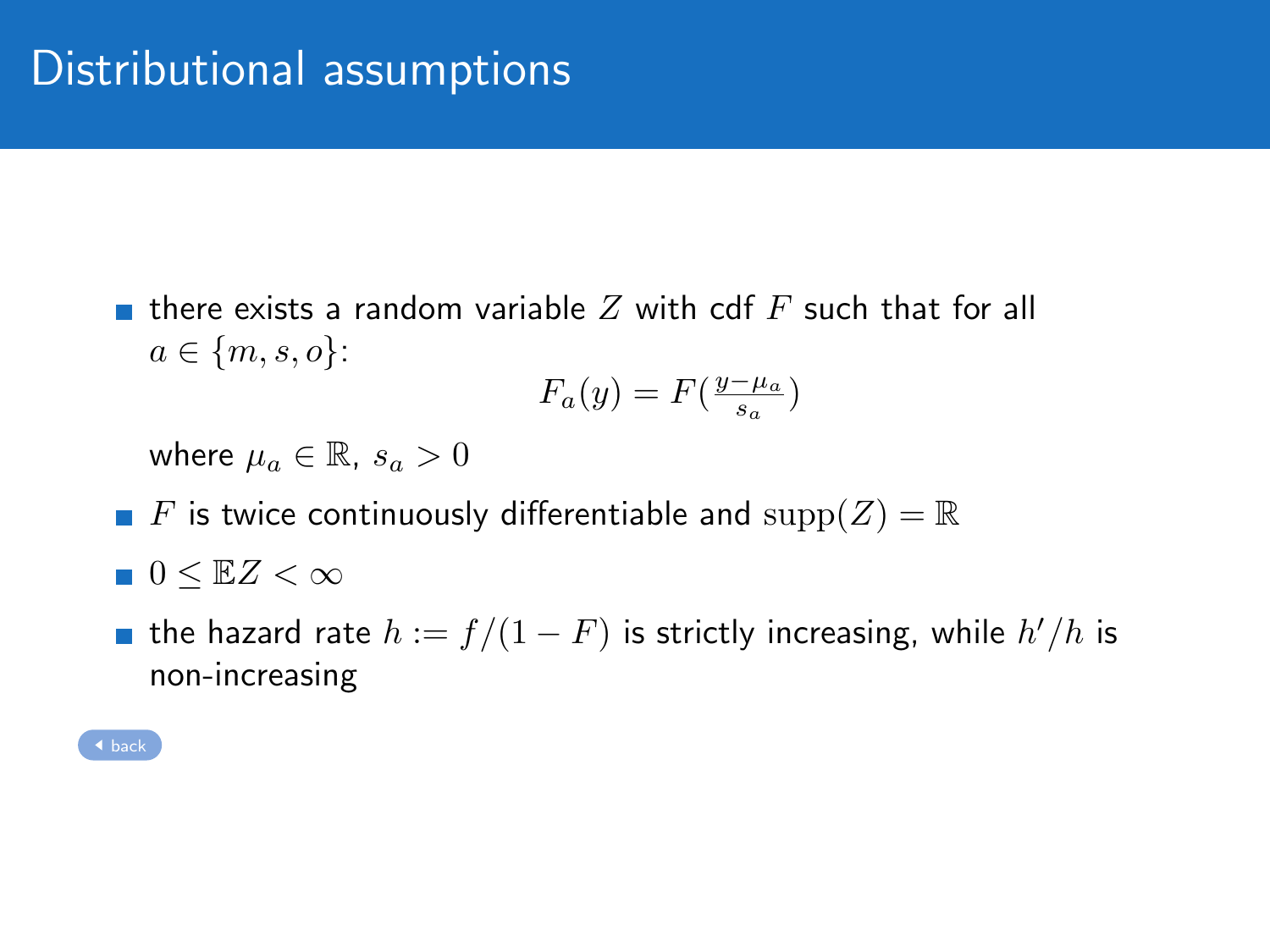### <span id="page-22-0"></span>Labor market equilibrium of old job seekers (1)

$$
\max_{(w_o, \theta_o)} p(\theta_o) \mathbb{E} W_o^+(w_o) \text{ s.t. } q(\theta_o) \mathbb{E} J_o^+(w_o) = c
$$

value functions at the production stage:

$$
J_o(w_o; y) = y - w_o, \qquad W_o(w_o) = u(w_o - \tau) - u(b_o - \tau)
$$

layoff threshold  $\underline{y}_o$  solves

$$
J_o(w_o; \underline{y}_o) = 0 \quad \Leftrightarrow \quad \underline{y}_o = w_o
$$

value functions at the search stage:

$$
\mathbb{E}J_o^+(w_o) = \int_{\underline{y}_o}^{\infty} J_o(w_o; y) dF_o(y) = \int_{\underline{y}_o}^{\infty} y - \underline{y}_o dF_o(y),
$$
  

$$
\mathbb{E}W_o^+(w_o) = (1 - F_o(\underline{y}_o))W_o(w_o)
$$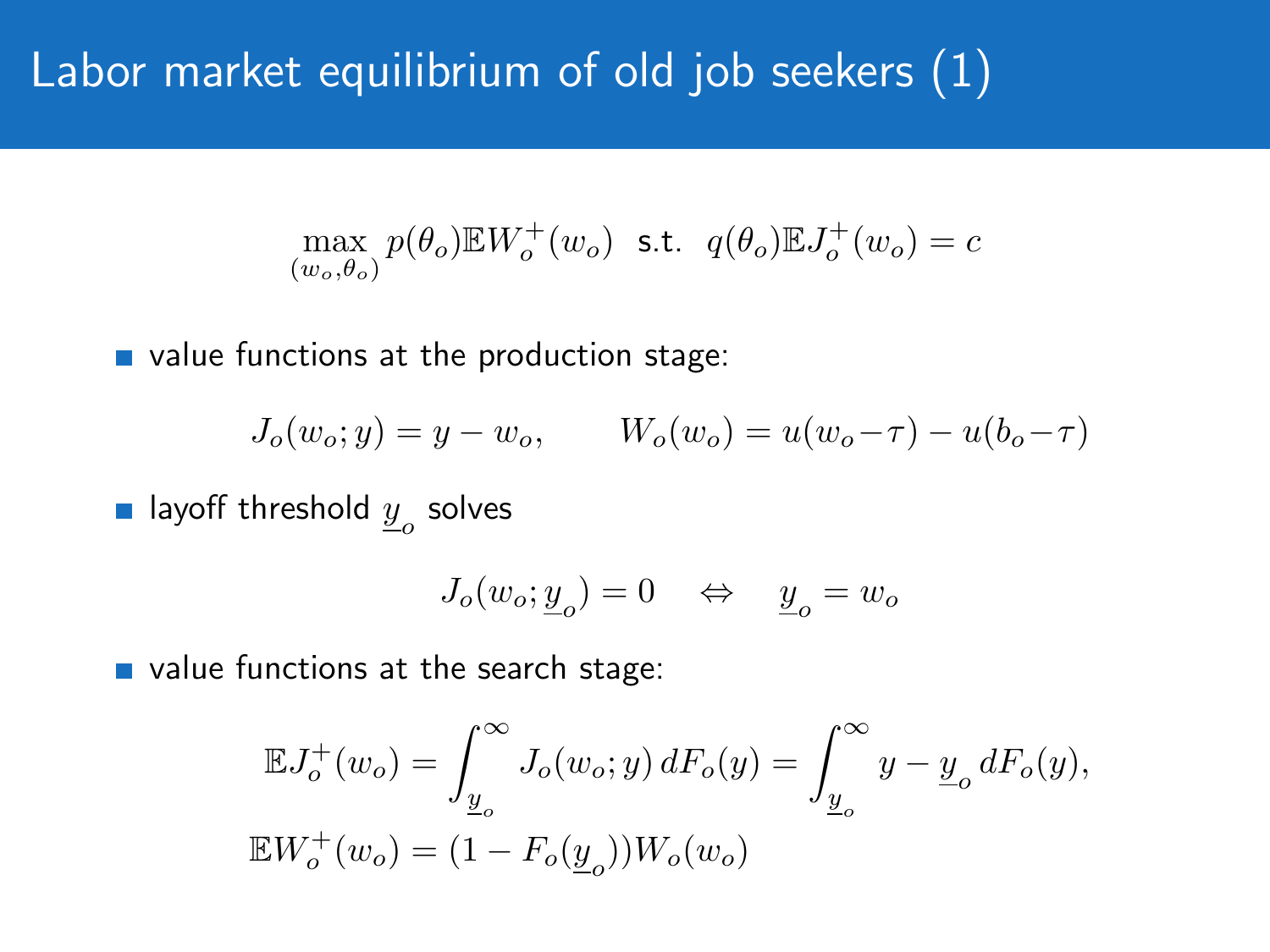# Labor market equilibrium of old job seekers (2)

first order condition for  $w_o^*$ :

$$
u'(w_o^* - \tau) = \frac{1 - \gamma}{\gamma} \frac{\mathbb{E} W_o^+(w_o^*)}{\mathbb{E} J_o^+(w_o^*)} + h_o(w_o^*) W_o(w_o^*)
$$

where

- $\gamma$  is the elasticity of the matching function,  $m(u,v) = A u^\gamma v^{1-\gamma}$ ,
- **the hazard rate**  $h_o$  **measures the (semi)elasticity of the retention** probability,

$$
h_o(x) = \frac{f_o(x)}{1 - F_o(x)} = -\frac{\partial \ln(1 - F_o(x))}{\partial x}
$$

 $\Rightarrow$  worker faces trade-off between wage income and job security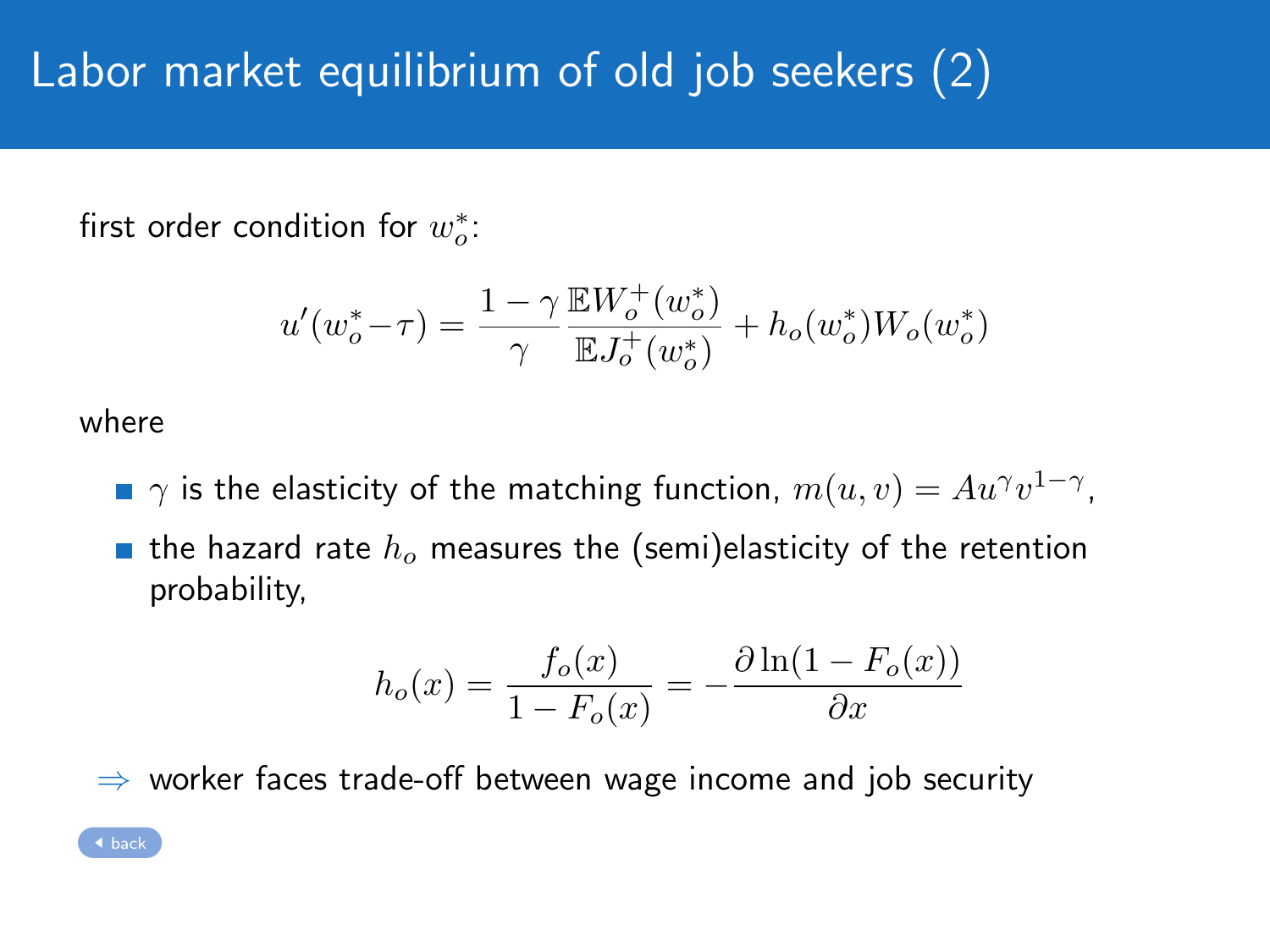### Labor market equilibrium of prime-age job seekers

<span id="page-24-0"></span>first order conditions for  $\omega_m^* = (w_m^*, w_s^*)$ :

$$
u'(w_m^* - \tau) = \frac{1 - \gamma}{\gamma} \frac{\mathbb{E}W_m^+(\omega_m^*)}{\mathbb{E}J_m^+(\omega_m^*)} + h_m(\underline{y}_m^*)W_m(\omega_m^*)
$$
(1)

$$
u'(w_s^* - \tau) = u'(w_m^* - \tau) + h_s(w_s^*)W_s(w_s^*)
$$
\n(2)

- equation  $(1)$  determines optimal surplus sharing
- equation  $(2)$  determines optimal age profile of wages:

$$
(2) \Rightarrow u'(w_s^* - \tau) > u'(w_m^* - \tau) \Leftrightarrow w_s^* < w_m^*
$$

intuition: a higher  $w_m^\ast$  increases layoff risk during prime-age, a higher  $w^{\ast}_s$  increases layoff risk during prime-age *and* old age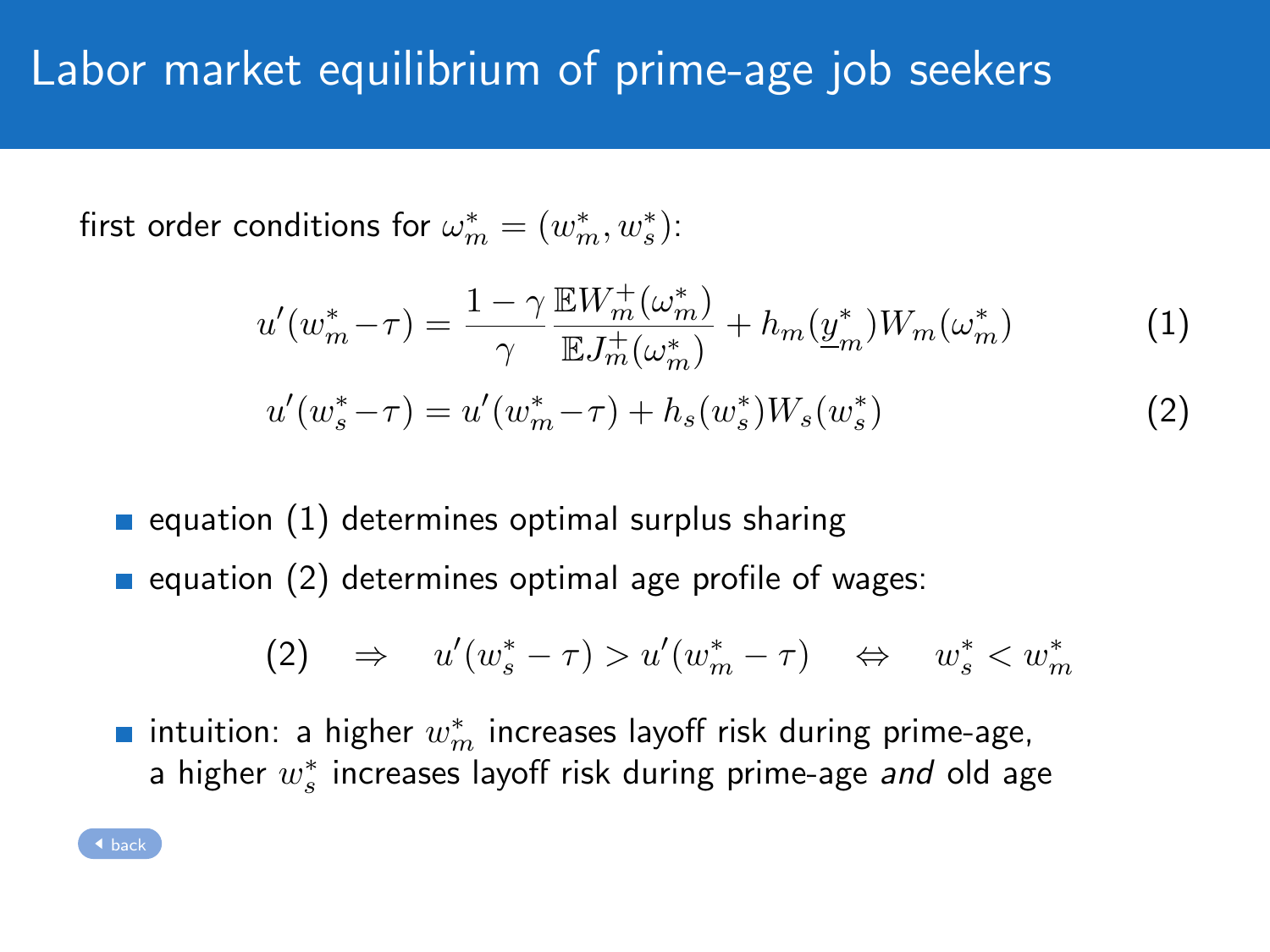#### Labor market equilibrium of old job seekers (1) Wage-dependent contracts

<span id="page-25-0"></span>value functions at the production stage:

$$
J_o(w_o; y) = y - w_o(y),
$$
  
 
$$
W_o(w_o; y) = u(w_o(y) - \tau) - u(b_o - \tau)
$$

reservation productivity  $y^r_o$ :

$$
u(y_o^r - \tau) - u(b_o - \tau) = 0 \quad \Rightarrow \quad y_o^r = b_o
$$

value functions at the search stage:

$$
\mathbb{E}J_o^+(w_o) = \int_{\underline{y}_o^r}^{\infty} y - w_o(y) dF_o(y),
$$
  

$$
\mathbb{E}W_o^+(w_o) = \int_{\underline{y}_o^r}^{\infty} u(w_o(y) - \tau) - u(b_o - \tau) dF_o(y)
$$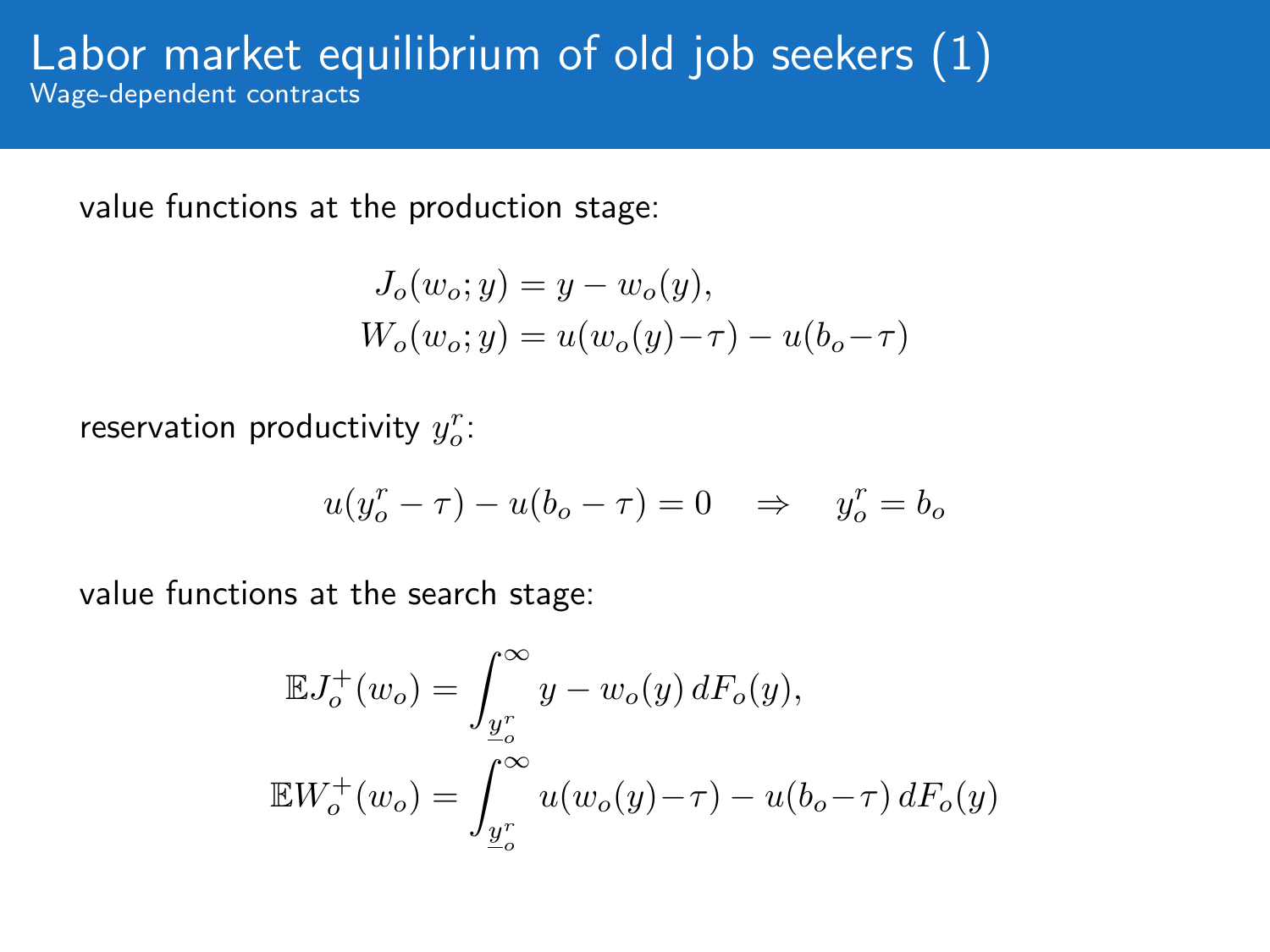#### Labor market equilibrium of old job seekers (2) Wage-dependent contracts

first order conditions:

$$
w_o^{\bullet}(y) = \min\{\overline{w}_o^{\bullet}, y\} \text{ for } y \ge y_o^r
$$

$$
u'(\overline{w}_o^{\bullet} - \tau) = \frac{1 - \gamma}{\gamma} \frac{\mathbb{E}W_o^+(\overline{w}_o^{\bullet})}{\mathbb{E}J_o^+(\overline{w}_o^{\bullet})}
$$

$$
q(\theta_o^{\bullet})\mathbb{E}J_o^+(\overline{w}_o^{\bullet}) = c
$$

| back |  |  |
|------|--|--|
|      |  |  |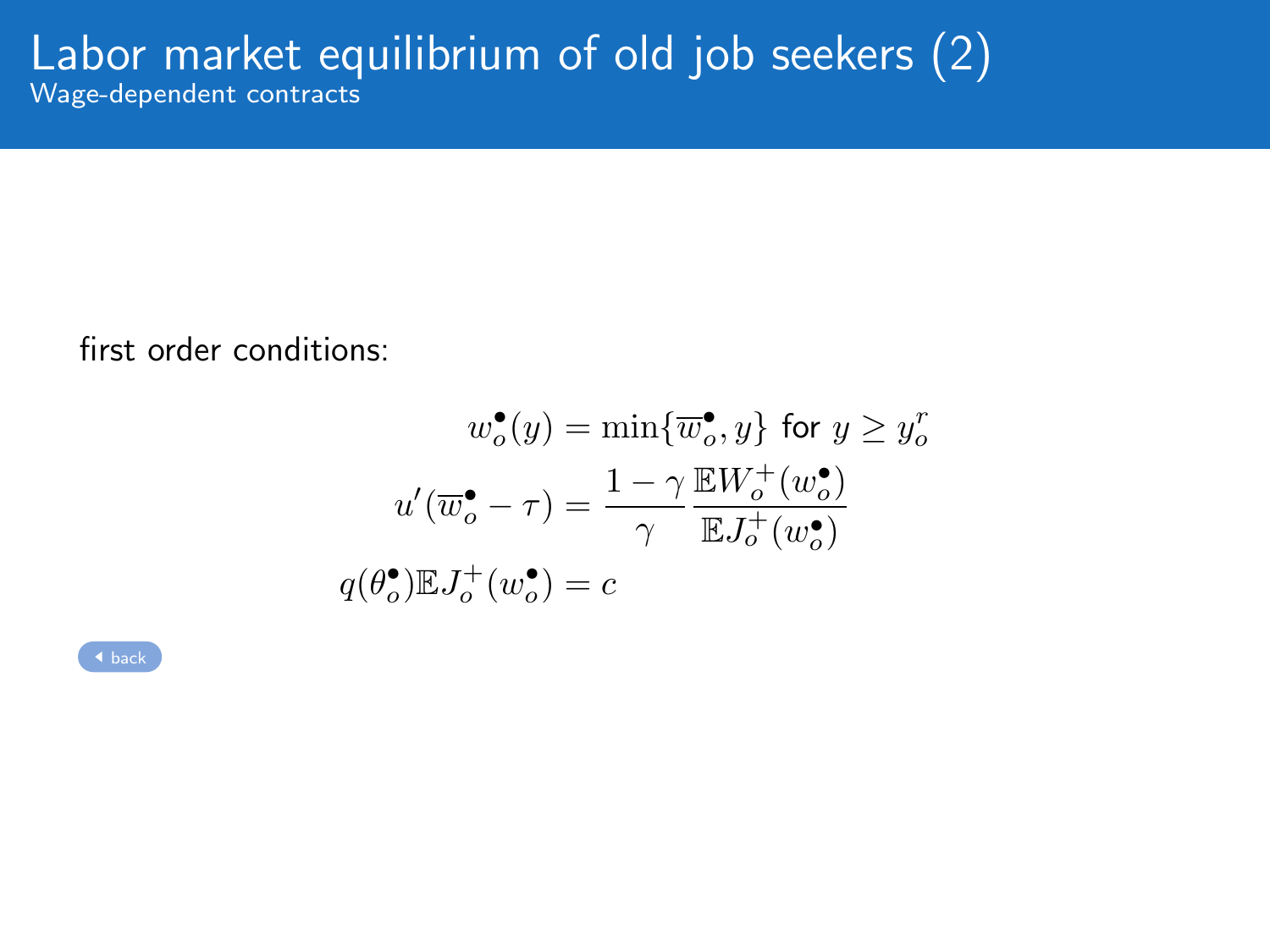# The effect of the contracting friction  $-$  Hiring and firing  $(1)$

<span id="page-27-0"></span>Equilibrium with flat wage:  $w_o^*$ :

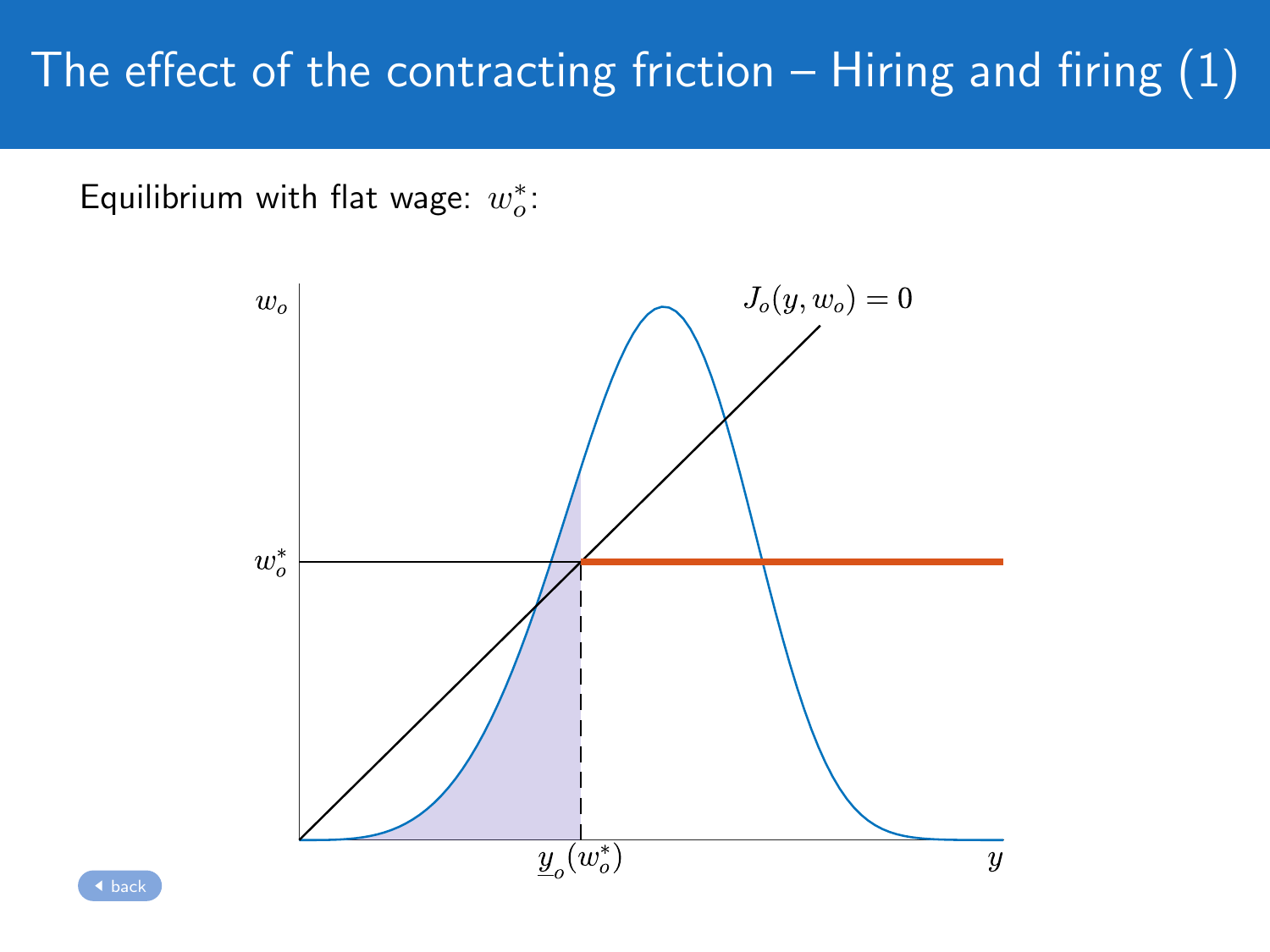## The effect of the contracting friction  $-$  Hiring and firing  $(2)$

Equilibrium with state-contingent wage:  $w^\bullet_o(y)$  is piecewise linear

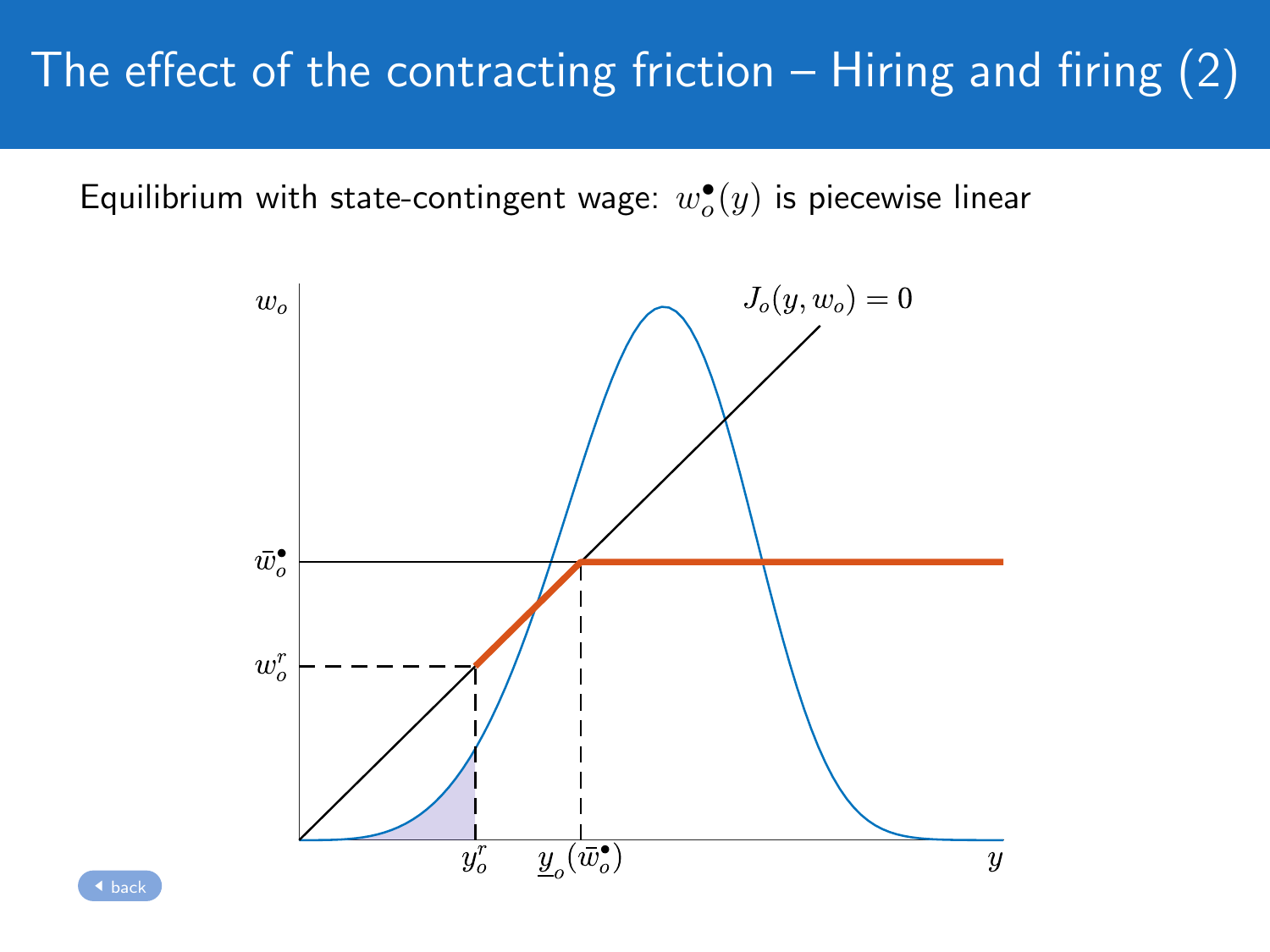#### Value functions of old job seekers

<span id="page-29-0"></span>Bellman equations:

$$
J_o(w_o; y) = y - w_o + \beta_o[\phi \mathbb{E} J_o^+(w_o) + (1 - \phi) J_o(w_o; y)]
$$
  
\n
$$
W_o(w_o) = u(w_o - \tau) - u(b_o - \tau) + \beta_o[\phi \mathbb{E} W_o^+(w_o) + (1 - \phi) W_o(w_o) - V_o]
$$
  
\nwhere  $\beta_o := \beta(1 - \pi_o)(1 - \sigma)(1 - \delta)$ 

layoff threshold  $\underline{y}_o = \underline{y}_o(w_o)$  solves

$$
J_o(w_o; \underline{y}_o(w_o)) = \underline{y}_o - w_o + \frac{\beta_o \phi}{1 - \beta_o(1 - \phi)} \int_{\underline{y}_o}^{\infty} y - \underline{y}_o dF_o(y) = 0
$$

value functions at the search stage:

$$
\begin{aligned} \mathbb{E}J_{o}^{+}(w_{o})&=\frac{\int_{\underline{y}_{o}}^{\infty}y-\underline{y}_{o}dF_{o}(y)}{1-\beta_{o}(1-\phi)}\\ \mathbb{E}W_{o}^{+}(w_{o})&=(1-F_{o}(\underline{y}_{o}))W_{o}(w_{o}) \end{aligned}
$$

in equilibrium:  $V_o = p(\theta^*) \mathbb{E} W_o^+ (w_o^*)$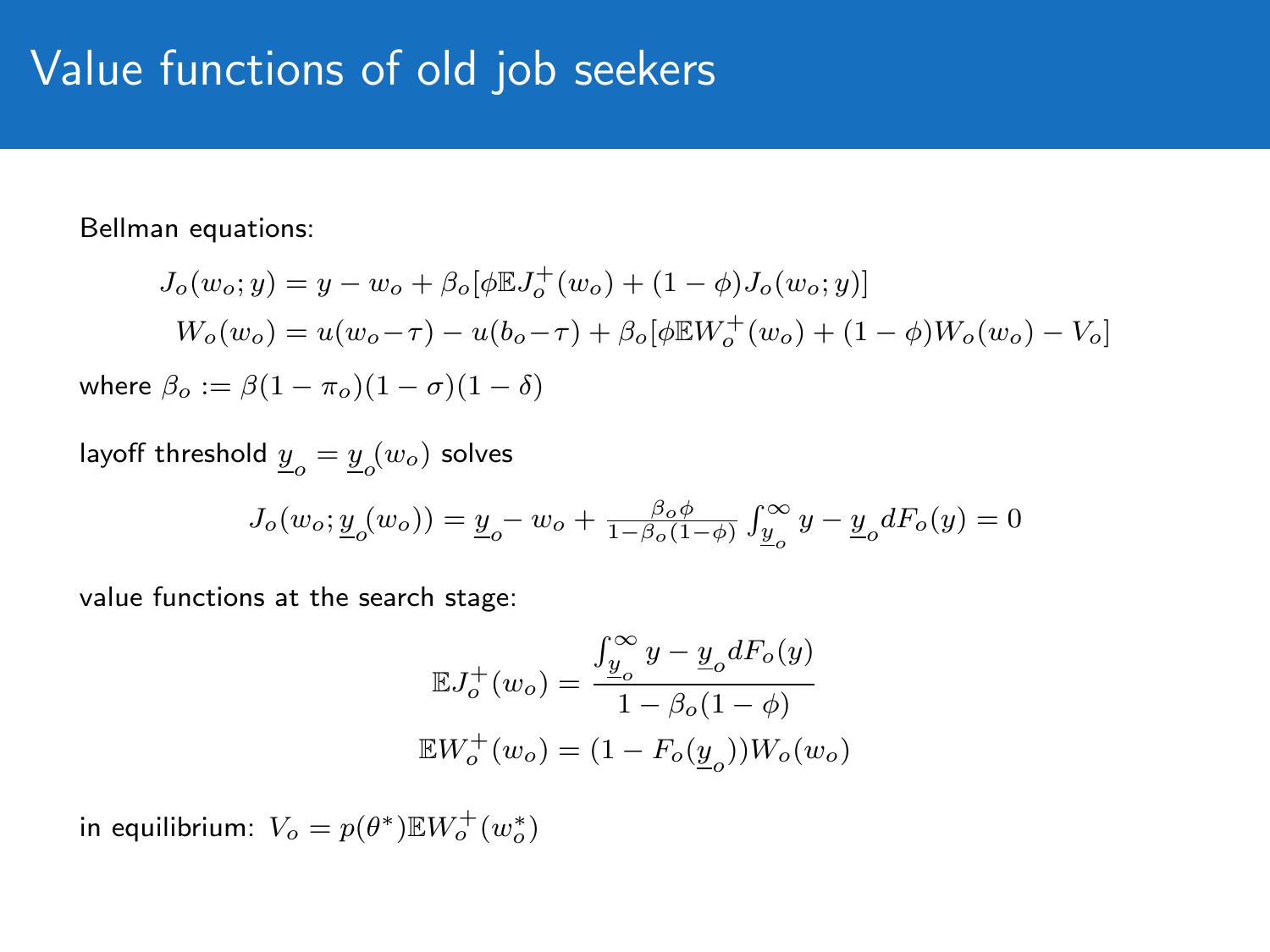### Value functions of prime-age job seekers

Bellman equations:

$$
J_m(\omega_m; y) = y - w_m + \beta_m [\phi \mathbb{E} J_m^+(\omega_m) + (1 - \phi) J_m(\omega_m; y)] + \beta \pi_m (1 - \sigma) \mathbb{E} J_s^+(w_s)
$$
  

$$
W_m(\omega_m) = u(w_m - \tau) - u(b_m - \tau) + \beta_m [\phi \mathbb{E} W_m^+(\omega_m) + (1 - \phi) W_m(\omega_m) - V_m]
$$
  

$$
+ \beta \pi_m (1 - \sigma) [\mathbb{E} W_s^+(\omega_s) - V_o]
$$

where  $\beta_m := \beta(1 - \pi_m)(1 - \sigma)$ 

layoff threshold 
$$
\underline{y}_m = \underline{y}_m(\omega_m)
$$
 solves

\n
$$
J_m(\omega_m, \underline{y}_m(\omega_m)) = \underline{y}_m - w_m + \frac{\beta_m \phi}{1 - \beta_m (1 - \phi)} \int_{\underline{y}_m}^{\infty} y - \underline{y}_m dF_m(y) + \beta \pi_m (1 - \sigma) \mathbb{E} J_s^+(w_s) = 0
$$

value functions at the search stage:

$$
\begin{aligned} \mathbb{E} J_m^+(\omega_m) &= \frac{\int_{\underline{y}_m}^\infty y - \underline{y}_m dF_m(y)}{1 - \beta_m (1 - \phi)} \\ \mathbb{E} W_m^+(\omega_m) &= (1 - F_m(\underline{y}_m)) W_m(\omega_m) \end{aligned}
$$

in equilibrium:  $V_m = p(\theta^*_m) \mathbb{E} W_m^+(\omega^*_m)$ 

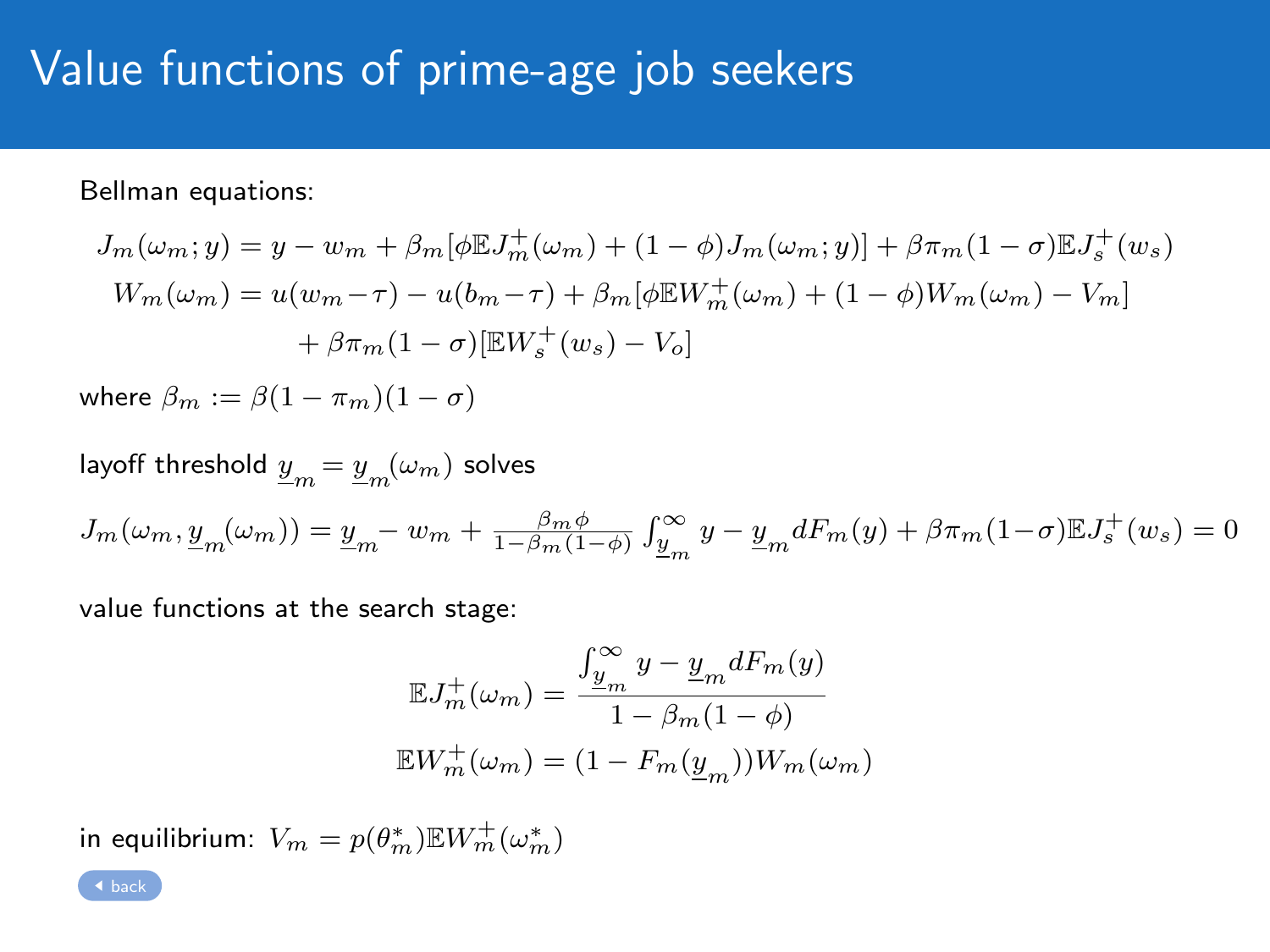#### <span id="page-31-0"></span>old job seekers:

$$
u'(w_o^* - \tau) = \frac{1-\gamma}{\gamma} \frac{\mathbb{E} W_o^+ (w_o^*)}{\mathbb{E} J_o^+ (w_o^*)} + \lambda_o h_o(\underline{y}_o^*) \frac{\partial \underline{y}_o(w_o^*)}{\partial w_o} W_o(w_o^*)
$$

#### prime-age job seekers:

$$
u'(w_m^* - \tau) = \frac{1 - \gamma}{\gamma} \frac{\mathbb{E}W_m^+(\omega_m^*)}{\mathbb{E}J_m^+(\omega_m^*)} + \lambda_m h_m(\underline{y}_m^*) \frac{\partial \underline{y}_m(\omega_m^*)}{\partial w_m} W_m(\omega_m^*)
$$
  

$$
u'(w_s^* - \tau) = u'(w_m^* - \tau) + \lambda_o h_s(\underline{y}_s^*) \frac{\partial \underline{y}_s(w_s^*)}{\partial w_s} W_s(w_s^*)
$$

where  $\lambda_a = 1 - \beta_a (1 - \phi) > 0$ 

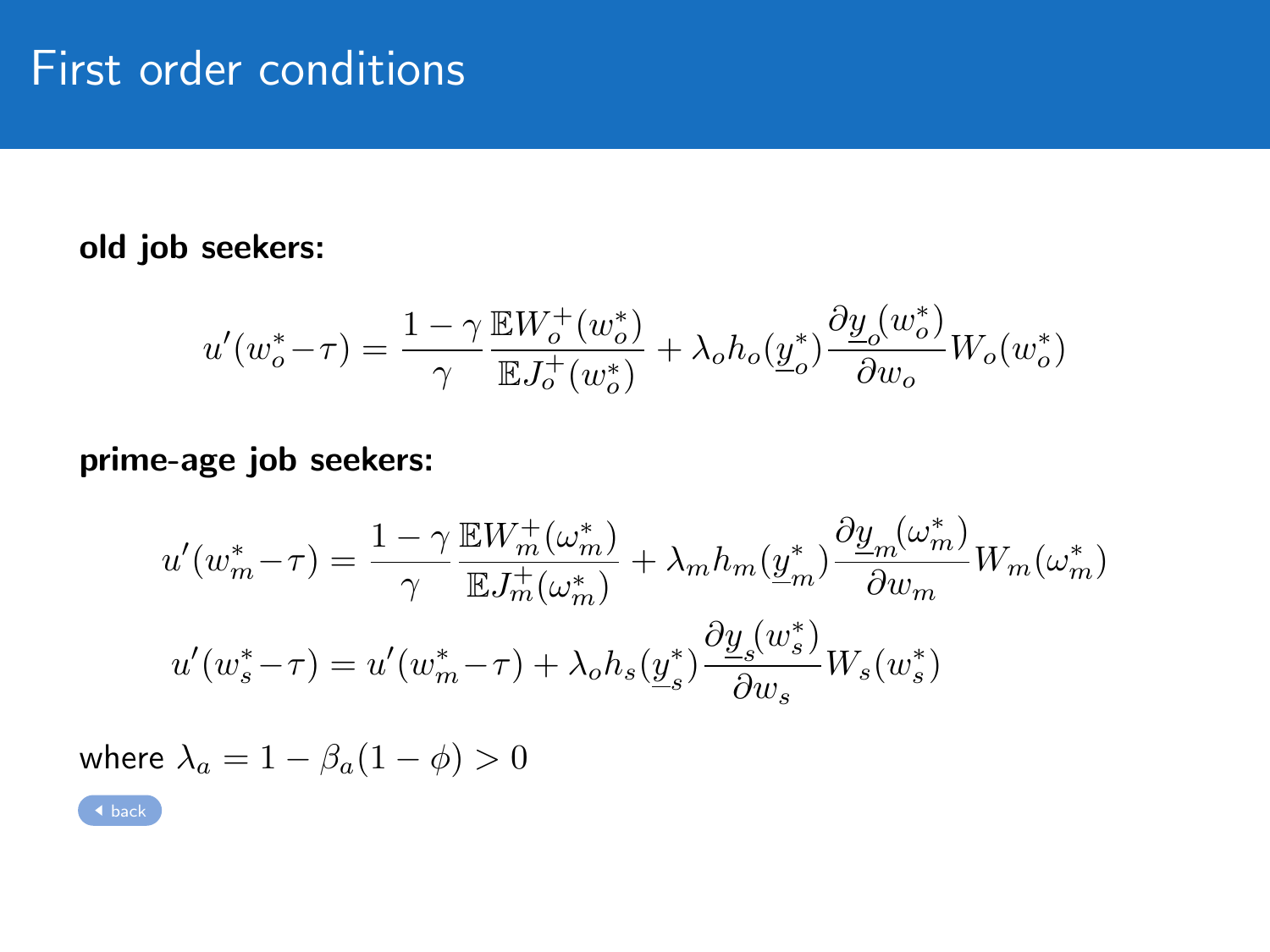#### <span id="page-32-0"></span>Demography

Assume a stationary age distribution. Then the size of the age groups is

$$
N_1 = (1 - \pi_m)N_1 + 1, \quad N_2 = (1 - \pi_o)N_2 + \pi_m N_1,
$$

which implies  $N_1 = 1/\pi_m$ ,  $N_2 = 1/\pi_o$ .

Individuals capable of working:

$$
LF_1 = N_1,
$$
  
\n
$$
LF_2 = (1 - \pi_o)(1 - \delta)LF_2 + \pi_m N_1
$$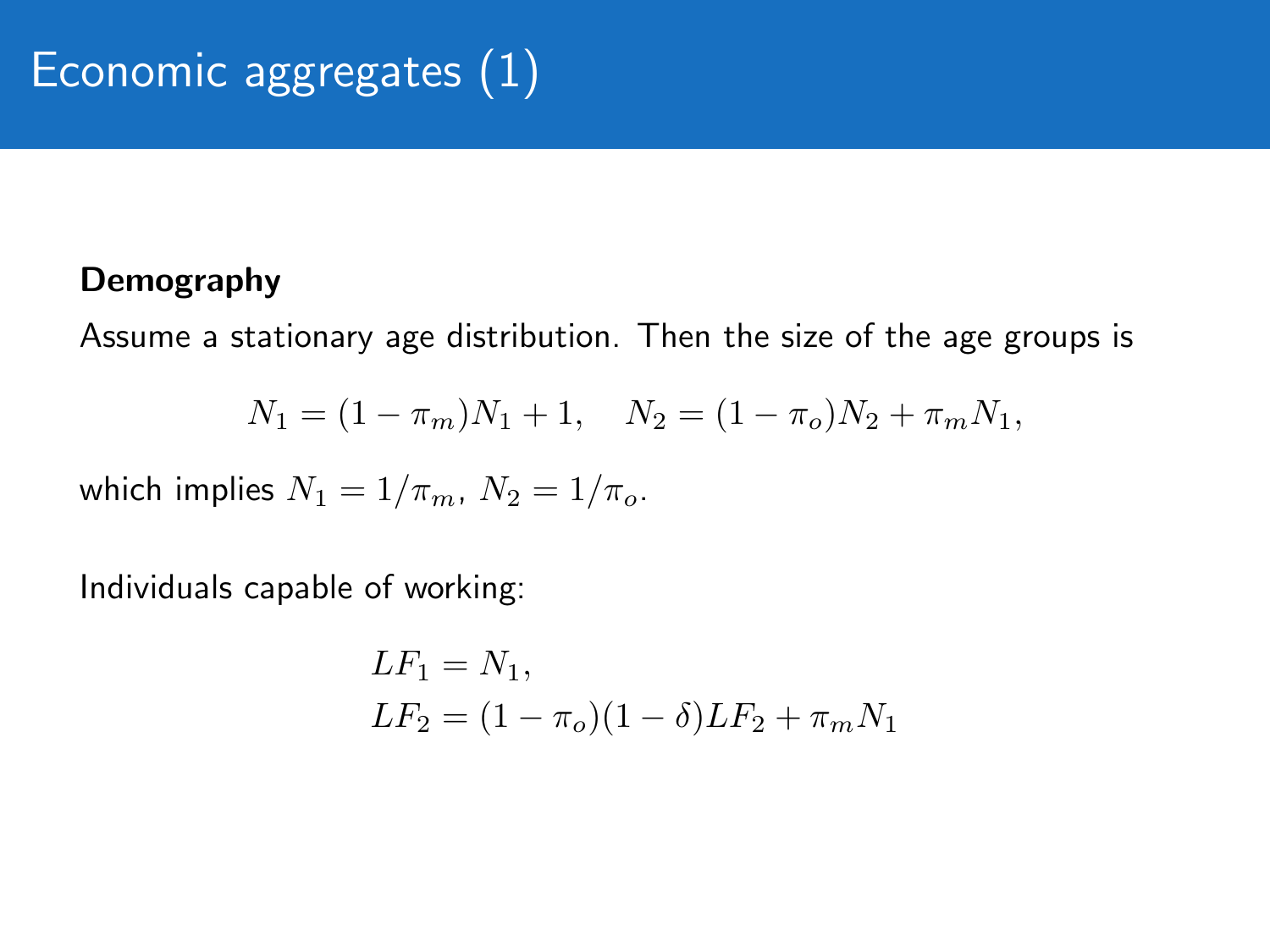# Economic aggregates (2)

#### Employment

$$
E_1 = E_m = p(\theta_m^*)(1 - F_m(\underline{y}_m^*))JS_m + (1 - \pi_m)(1 - \sigma)(1 - \phi F_m(\underline{y}_m^*))E_m
$$
  
\n
$$
E_2 = E_s + E_o
$$
  
\n
$$
E_s = \pi_m(1 - \sigma)(1 - F_s(\underline{y}_s^*))E_m + (1 - \pi_o)(1 - \sigma)(1 - \delta)(1 - \phi F_s(\underline{y}_s^*))E_s
$$
  
\n
$$
E_o = p(\theta_o^*)(1 - F_o(\underline{y}_o^*))JS_o + (1 - \pi_o)(1 - \sigma)(1 - \delta)(1 - \phi F_o(\underline{y}_o^*))E_o
$$

#### **Tenure**

$$
P[0 < E_m < \Delta t \mid E_m > 0] = \frac{1 - (1 - \pi_m)(1 - \sigma)(1 - \phi F_m(\underline{y}_m^*))}{1 - (1 - \pi_m)(1 - \sigma)(1 - \phi)F_m(\underline{y}_m^*)}
$$

#### Duration of unemployment

$$
P[0 < U_m < \Delta t \, | \, U_m > 0] = 1 - (1 - p(\theta_m^*))(1 - \pi_m)
$$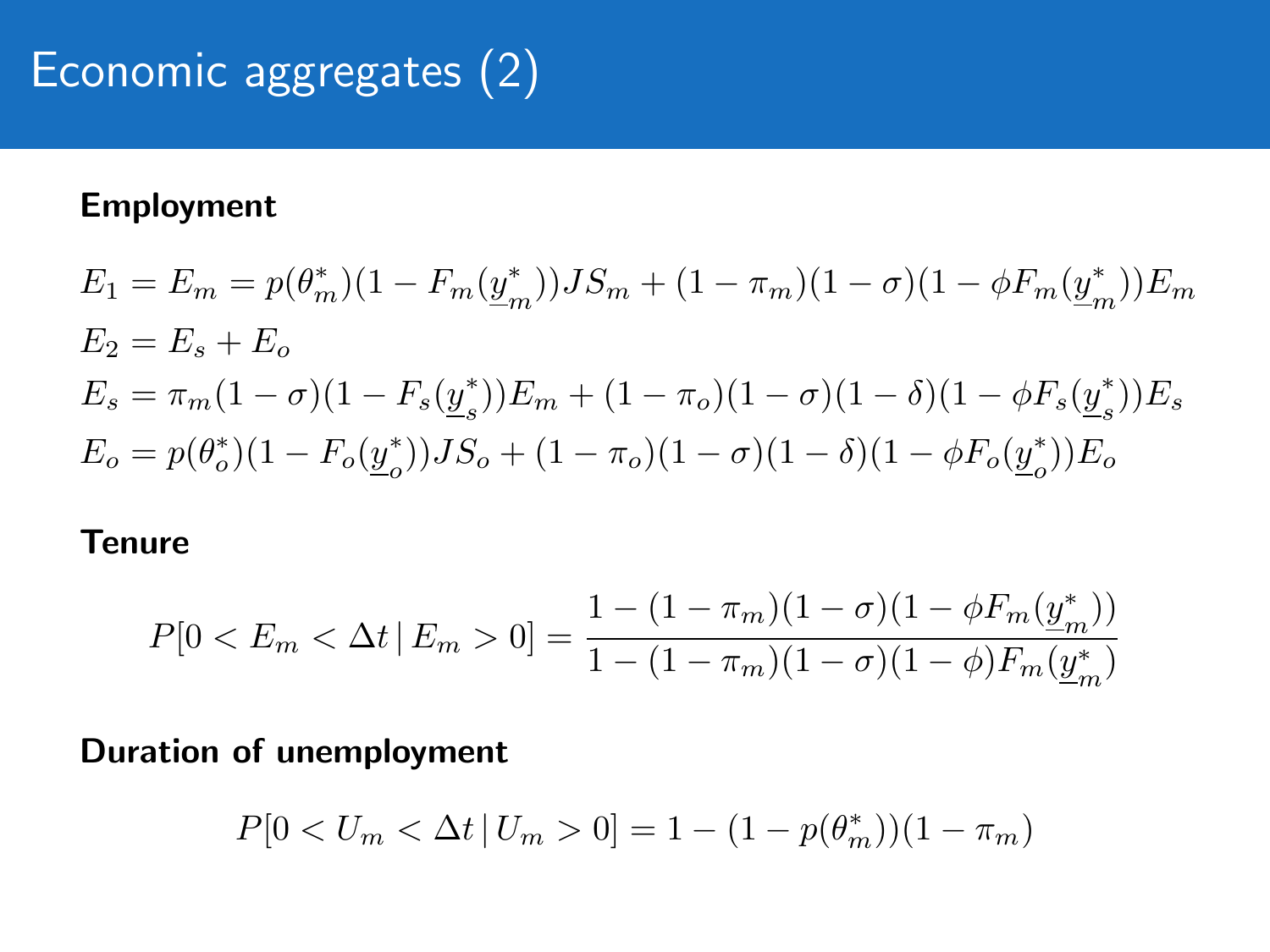# Economic aggregates (3)

#### **Output**

$$
Y_1 = E_m \bar{Y}_m - c\theta_m^* J S_m
$$
  

$$
Y_2 = E_s \bar{Y}_s + E_o \bar{Y}_o - c\theta_o^* J S_o
$$

where  $\bar{Y}_a = \mathbb{E}[Y_a|Y_a \geq \underline{y}_a^*]$  $\mathcal{L}_{a}^{*}$ ] =  $\int_{\underline{y}_{a}^{*}}^{\infty} y dF_{a}(y)/(1 - F_{a}(\underline{y}_{a}^{*}))$  $_{a}^{\ast }))$ 

#### Government expenditures

$$
G_1 = (N_1 - E_1)g_m, \quad G_2 = (N_2 - E_2)g_o
$$

balanced budget:  $G_1 + G_2 = \tau (N_1 + N_2)$ 

#### **Welfare**

$$
\mathcal{W}_1 = E_1 u(w_m^* - \tau) + (N_1 - E_1)u(b_m - \tau)
$$
  

$$
\mathcal{W}_2 = E_s u(w_s^* - \tau) + E_0 u(w_o^* - \tau) + (N_2 - E_2)u(b_o - \tau)
$$

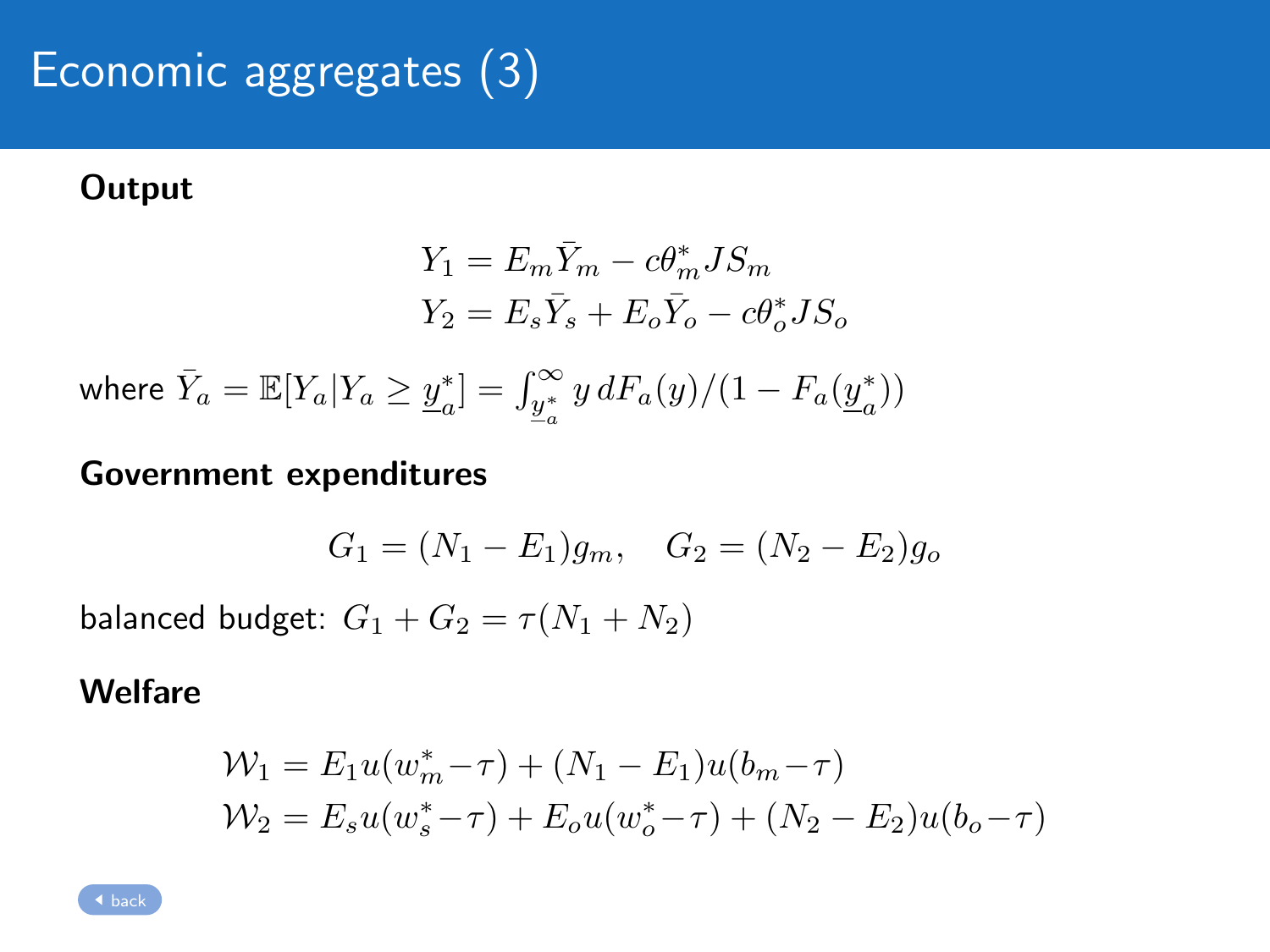- <span id="page-35-0"></span>Normal productivity distribution  $Y_a \sim N(\mu_a, s_a^2)$
- CARA utility

$$
u(w) = (1 - e^{-\kappa w})/\kappa, \quad \kappa > 0,
$$

- no wealth effects
- **u** lump sum tax  $\tau$  does not affect equilibrium wages and tightness
- Cobb-Douglas matching function

$$
m(u, v) = Au^{\gamma}v^{1-\gamma}, \quad A > 0, \ \gamma \in (0, 1)
$$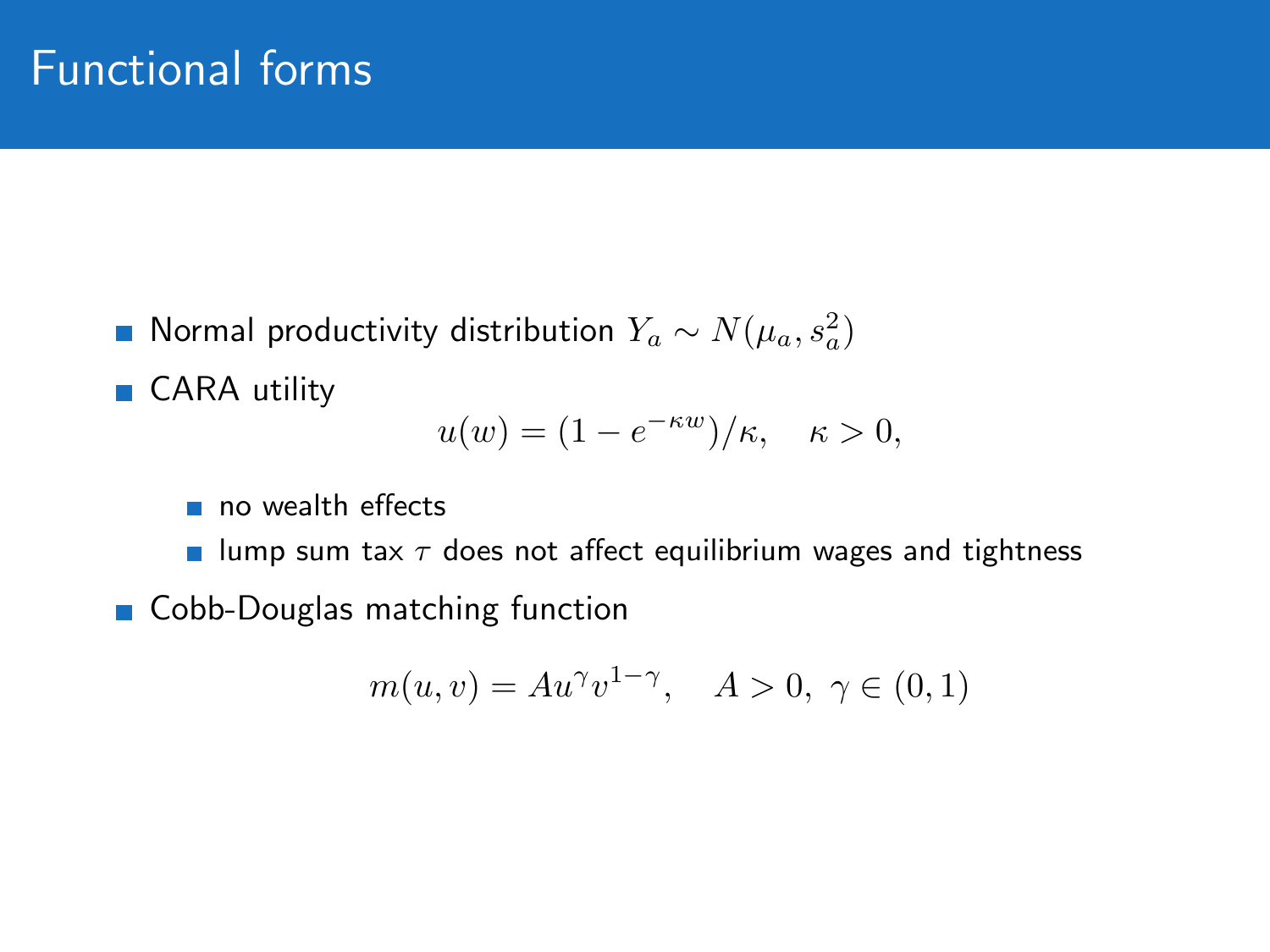## **Calibration**

 $\overline{a}$ 

 $\overline{\phantom{0}}$ 

Parameters set directly:

| parameter      | value | comment                                          |
|----------------|-------|--------------------------------------------------|
| $\pi_m$        | 0.033 | prime age $=$ age 25 to 54                       |
| $\pi_{\alpha}$ | 0.100 | old age $=$ age 55 to 64                         |
| β              | 0.971 | interest rate of 3% p.a.                         |
| $\kappa$       | 3.000 | relative risk aversion: 2-3                      |
| $\mu_m, \mu_s$ | 1.000 | normalization                                    |
| $\mu_{o}$      | 0.900 | reducing learning ability (Skirbekk, 2004, 2008) |
| $s_m, s_s$     | 0.260 | 90th to 10th percentile ratio: 2                 |
| $S_{O}$        | 0.234 | 90th to 10th percentile ratio: 2                 |
| $\phi$         | 0.117 | average duration of productivity draw: 8.5 years |
|                |       | (Menzio et al., 2016)                            |
|                | 0.500 | Petrongolo and Pissarides (2001)                 |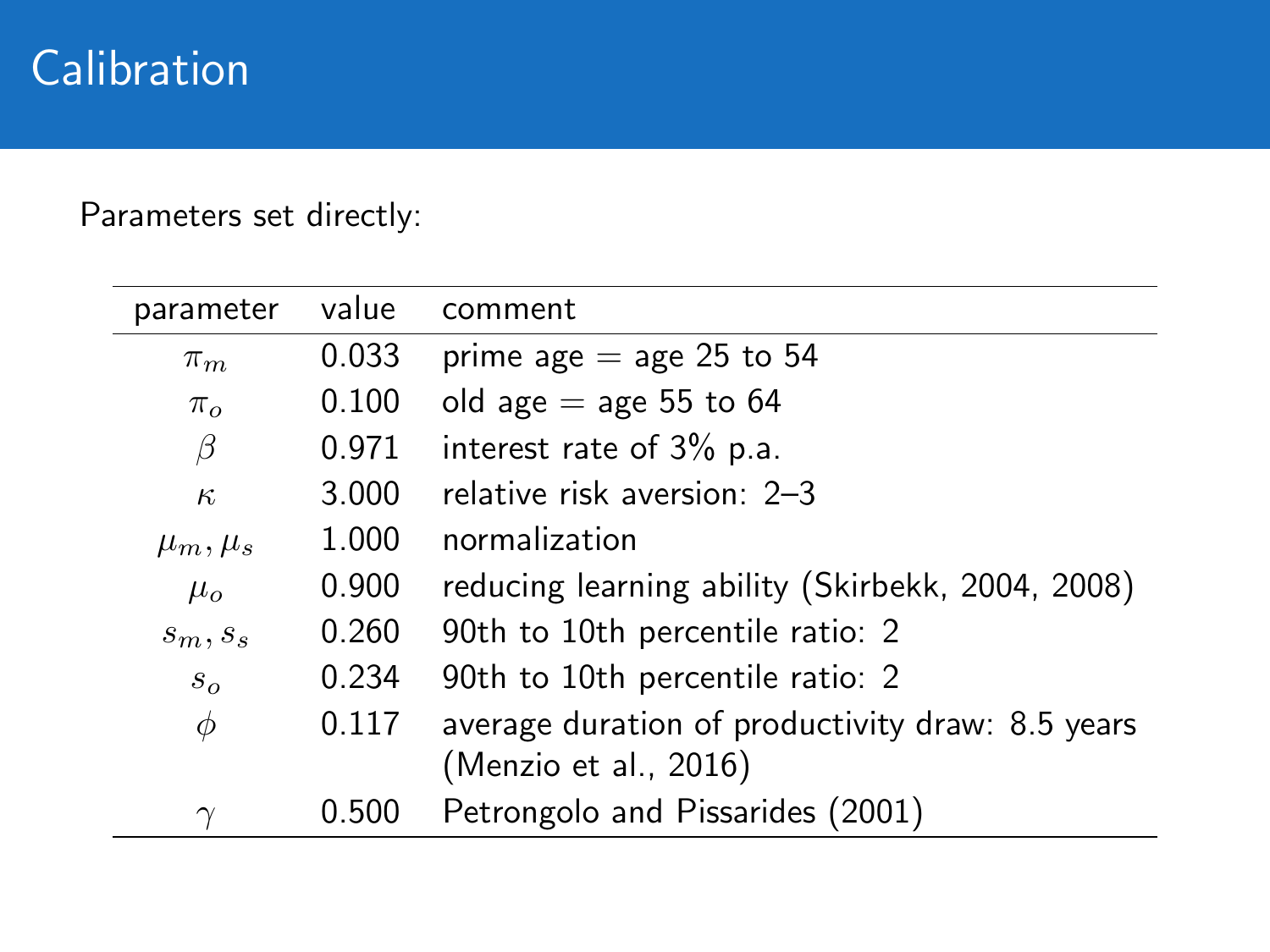# Calibration (2)

Policy parameters refer to year 2000, labor market characteristics refers to Austrian men in 2004 (sources: OECD, Statistik Austria):

| parameter      | value | calibration target                                   |
|----------------|-------|------------------------------------------------------|
| $g_m$          | 0.518 | prime-age UI replacement rate, $g_m/w_m^* = 0.531$   |
| $g_{o}$        | 0.673 | mean of UI and net pension RR, $g_0/w_2^* = 0.704$   |
| $z_m$          | 0.179 | employment rate age 25 to 54, $E_1/N_1 = 0.881$      |
| $z_o$          | 0.255 | employment rate age 55 to 64, $E_2/N_2 = 0.366$      |
| $\sigma$       | 0.024 | share of employed with tenure $< 1$ year: 0.093      |
| $\overline{A}$ | 0.741 | share of unemp. with duration $<$ 1 year: 0.638      |
| $\mathfrak{c}$ | 0.982 | labor market tightness $\theta_m^* = 0.714$          |
| $\delta$       | 0.054 | share of elderly capable of work, $LF_2/N_2 = 0.675$ |

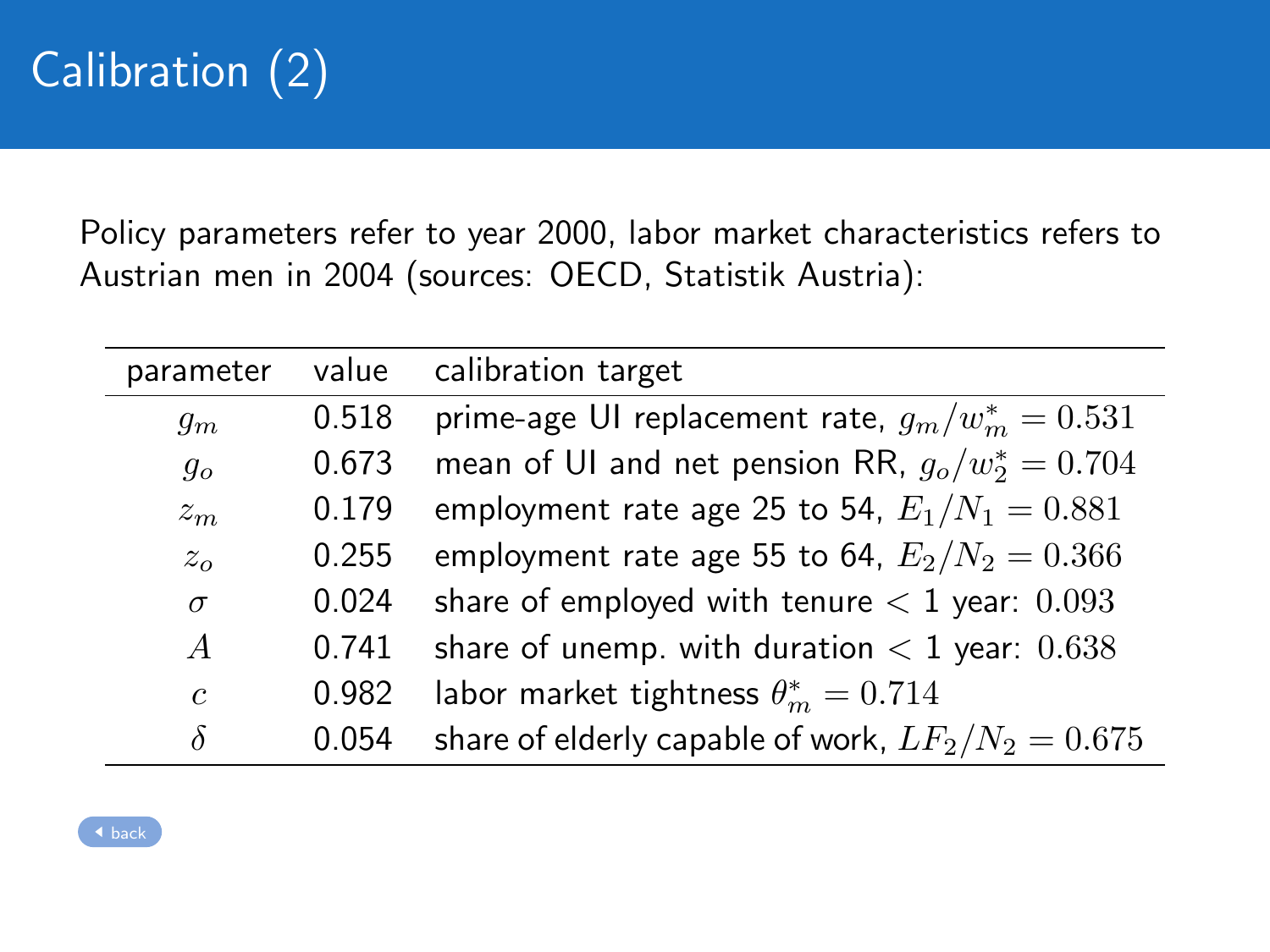<span id="page-38-0"></span>

| individual variables                        | prime-age job seekers |         | old job seekers |          |
|---------------------------------------------|-----------------------|---------|-----------------|----------|
|                                             | m                     | S       | $o^{noER}$      | $o^{ER}$ |
| wage $w_i^*$                                | 0.975                 | 0.950   | 0.888           | 1.000    |
| layoff probability $F_i(\underline{y}_i^*)$ | 0.276                 | 0.344   | 0.411           | 0.634    |
| job-finding probability $p(\theta_i^*)$     | 0.626                 |         | 0.256           | 0.123    |
| per capita variables                        | prime age             | old age | total           |          |
| job-finding rate                            | 0.626                 | 0.151   | 0.455           |          |
| endog. layoff rate                          | 0.060                 | 0.156   | 0.073           |          |
| employment rate                             | 0.881                 | 0.366   | 0.752           |          |
| gov. expenditures                           | 0.062                 | 0.415   | 0.150           |          |
| output                                      | 0.877                 | 0.403   | 0.758           |          |
| welfare in cons. eq.                        | 0.779                 | 0.765   | 0.775           |          |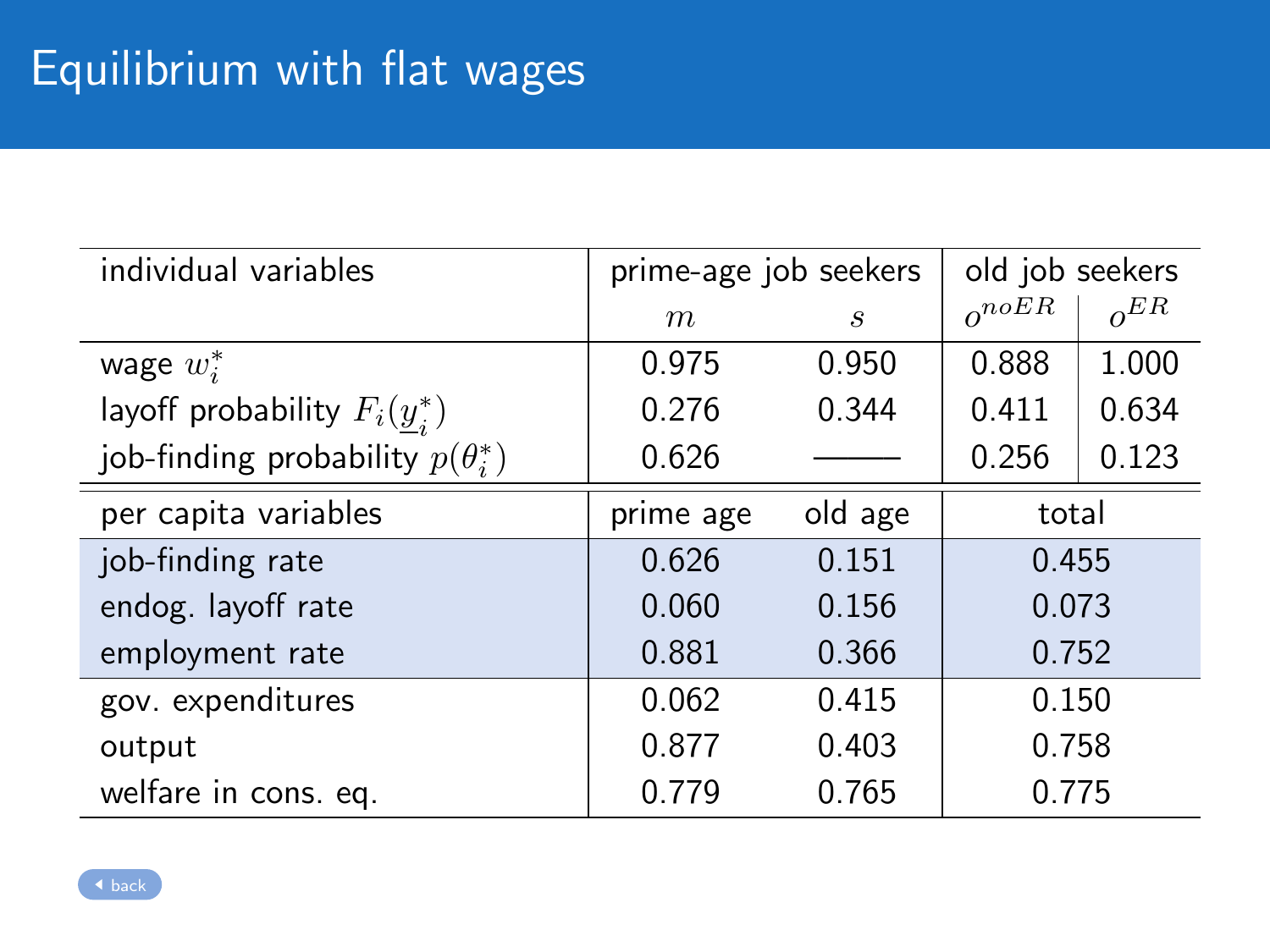<span id="page-39-0"></span>

| individual variables                                  | prime-age job seekers |         | old job seekers |          |
|-------------------------------------------------------|-----------------------|---------|-----------------|----------|
|                                                       | m                     | S       | $o^{noER}$      | $o^{ER}$ |
| base wage $\overline{w}$ .                            | 1.009                 | 0.988   | 0.915           | 1.022    |
| average wage $\mathbb{E}[w_i^{\bullet} y \geq y_i^r]$ | 0.991                 | 0.983   | 0.897           | 1.004    |
| layoff probability $F_i(y_i^r)$                       | 0.161                 | 0.313   | 0.261           | 0.504    |
| job-finding probability $p(\theta_i^{\bullet})$       | 0.498                 |         | 0.217           | 0.105    |
| per capita variables                                  | prime age             | old age | total           |          |
| job-finding rate                                      | 0.498                 | 0.127   | 0.366           |          |
| endog. layoff rate                                    | 0.031                 | 0.122   | 0.044           |          |
| employment rate                                       | 0.892                 | 0.393   | 0.767           |          |
| gov. expenditures                                     | 0.056                 | 0.398   | 0.141           |          |
| output                                                | 0.895                 | 0.430   | 0.779           |          |
| welfare in cons. eq.                                  | 0.802                 | 0.786   | 0.798           |          |

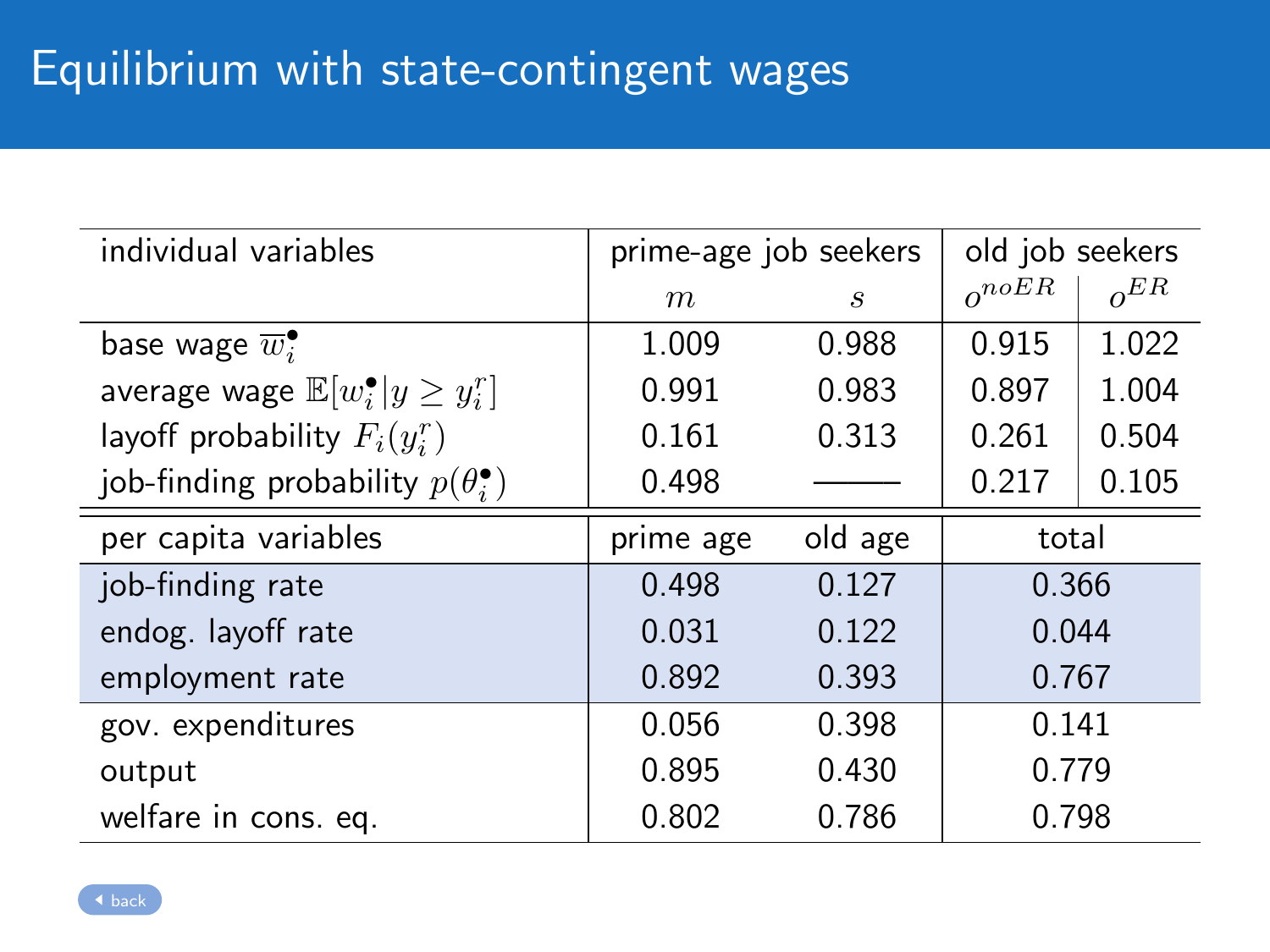<span id="page-40-0"></span>

| individual variables                        | prime-age job seekers |         | old job seekers |
|---------------------------------------------|-----------------------|---------|-----------------|
|                                             | m                     | S       | $\Omega$        |
| wage $w_i^*$                                | 0.978                 | 0.883   | 0.888           |
| layoff probability $F_i(\underline{y}_i^*)$ | 0.268                 | 0.230   | 0.411           |
| job-finding probability $p(\theta_i^*)$     | 0.641                 |         | 0.256           |
| per capita variables                        | prime age             | old age | total           |
| job-finding rate                            | 0.641                 | 0.256   | 0.535           |
| endog. layoff rate                          | 0.058                 | 0.099   | 0.064           |
| employment rate                             | 0.888                 | 0.484   | 0.787           |
| gov. expenditures                           | 0.058                 | 0.267   | 0.110           |
| output                                      | 0.881                 | 0.507   | 0.787           |
| welfare in cons. eq.                        | 0.823                 | 0.707   | 0.790           |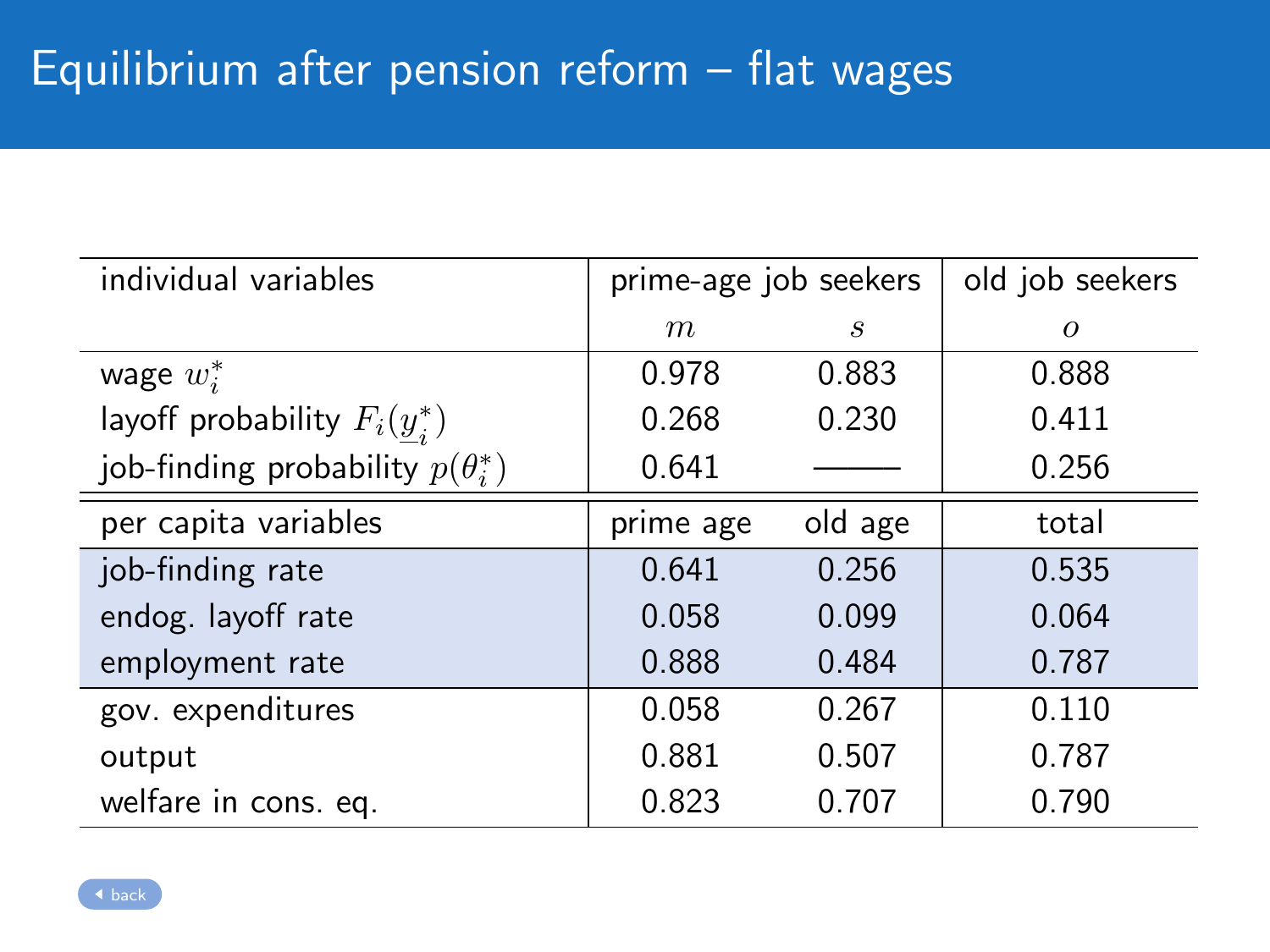<span id="page-41-0"></span>

| individual variables                                  | prime-age job seekers |         | old job seekers |
|-------------------------------------------------------|-----------------------|---------|-----------------|
|                                                       | m                     | S       | $\Omega$        |
| base wage $\overline{w}$ .                            | 1.006                 | 0.986   | 0.915           |
| average wage $\mathbb{E}[w_i^{\bullet} y \geq y_i^r]$ | 0.988                 | 0.954   | 0.897           |
| layoff probability $F_i(y_i^r)$                       | 0.155                 | 0.141   | 0.261           |
| job-finding probability $p(\theta_i^*)$               | 0.507                 |         | 0.217           |
| per capita variables                                  | prime age             | old age | total           |
| job-finding rate                                      | 0.507                 | 0.217   | 0.438           |
| endog. layoff rate                                    | 0.030                 | 0.053   | 0.034           |
| employment rate                                       | 0.897                 | 0.532   | 0.806           |
| gov. expenditures                                     | 0.053                 | 0.242   | 0.101           |
| output                                                | 0.897                 | 0.549   | 0.810           |
| welfare in cons. eq.                                  | 0.843                 | 0.745   | 0.815           |